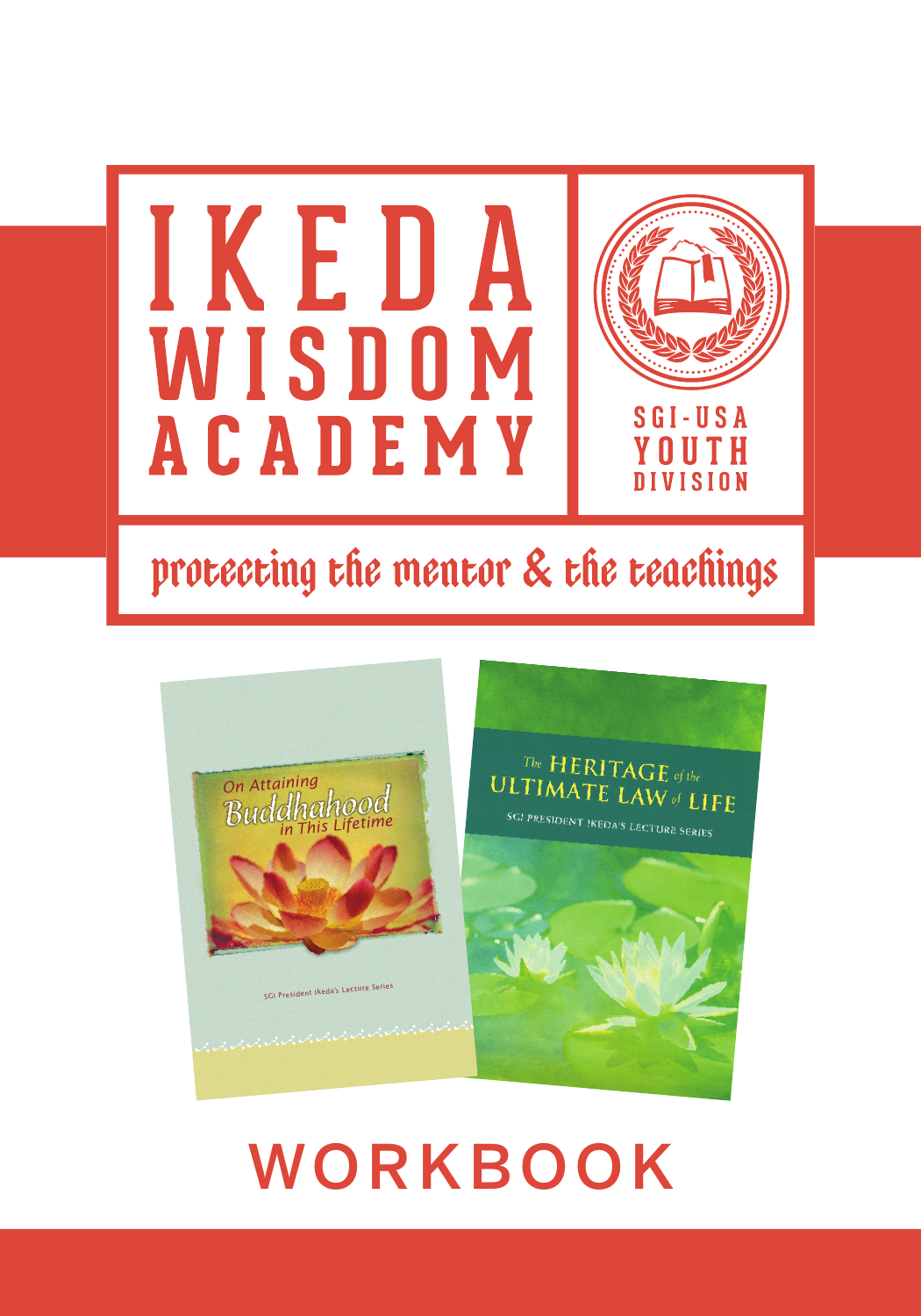The Ikeda Wisdom Academy is an SGI-USA youth division movement to engage youth leaders in advanced study focusing on On Attaining Buddhahood in This Lifetime: SGI President Ikeda's Lecture Series and The Heritage of the Ultimate Law of Life: SGI President Ikeda's Lecture Series.

This year, the Ikeda Wisdom Academy section of the August 2020–December 2020 issues of Living Buddhism will include work-

book questions to be used as a study guide for the exam, which will be held in early 2021. The exam will be open to district through national youth leaders.

The pages of the lecture series pertaining to each workbook question are indicated in parentheses. Please write in the answers from Ikeda Sensei's two lectures. The workbook will begin with "On Attaining Buddhahood in This Lifetime."

#### on attaining Buddhahood in this lifetime: Chapter 1

**1.** (p. 3) In Nichiren Buddhism, chanting Nam-myoho-renge-kyo has two aspects: the chanting of Nammyoho-renge-kyo in terms of faith and chanting in terms of practice.

\_\_\_\_\_\_\_\_\_\_\_\_\_\_\_\_\_\_\_\_\_\_\_\_\_\_\_\_\_\_\_\_\_\_\_\_\_\_\_\_\_\_\_\_\_\_\_\_\_\_\_\_\_\_\_\_\_\_\_\_\_\_\_\_\_\_\_\_\_\_\_\_\_\_\_\_\_\_\_\_\_\_\_\_\_\_\_\_\_\_\_\_\_\_\_\_\_\_\_\_\_\_\_\_\_\_\_\_\_\_\_\_\_

\_\_\_\_\_\_\_\_\_\_\_\_\_\_\_\_\_\_\_\_\_\_\_\_\_\_\_\_\_\_\_\_\_\_\_\_\_\_\_\_\_\_\_\_\_\_\_\_\_\_\_\_\_\_\_\_\_\_\_\_\_\_\_\_\_\_\_\_\_\_\_\_\_\_\_\_\_\_\_\_\_\_\_\_\_\_\_\_\_\_\_\_\_\_\_\_\_\_\_\_\_\_\_\_\_\_\_\_\_\_\_\_\_

 $A)$  Chanting in terms of faith refers to the:

This essentially consists of the:

B) Chanting in terms of practice, meanwhile, refers to:

It means:

**2.** (pp. 7–8) Ikeda Sensei touches on the significance of Nichiren Daishonin's teaching of attaining Buddhahood in this lifetime from three perspectives.

\_\_\_\_\_\_\_\_\_\_\_\_\_\_\_\_\_\_\_\_\_\_\_\_\_\_\_\_\_\_\_\_\_\_\_\_\_\_\_\_\_\_\_\_\_\_\_\_\_\_\_\_\_\_\_\_\_\_\_\_\_\_\_\_\_\_\_\_\_\_\_\_\_\_\_\_\_\_\_\_\_\_\_\_\_\_\_\_\_\_\_\_\_\_\_\_\_\_\_\_\_\_\_\_\_\_\_\_\_\_\_\_\_

A) What is the religious or philosophical significance of the principle of attaining Buddhahood in this lifetime?

\_\_\_\_\_\_\_\_\_\_\_\_\_\_\_\_\_\_\_\_\_\_\_\_\_\_\_\_\_\_\_\_\_\_\_\_\_\_\_\_\_\_\_\_\_\_\_\_\_\_\_\_\_\_\_\_\_\_\_\_\_\_\_\_\_\_\_\_\_\_\_\_\_\_\_\_\_\_\_\_\_\_\_\_\_\_\_\_\_\_\_\_\_\_\_\_\_\_\_\_\_\_\_\_\_\_\_\_\_\_\_\_\_

\_\_\_\_\_\_\_\_\_\_\_\_\_\_\_\_\_\_\_\_\_\_\_\_\_\_\_\_\_\_\_\_\_\_\_\_\_\_\_\_\_\_\_\_\_\_\_\_\_\_\_\_\_\_\_\_\_\_\_\_\_\_\_\_\_\_\_\_\_\_\_\_\_\_\_\_\_\_\_\_\_\_\_\_\_\_\_\_\_\_\_\_\_\_\_\_\_\_\_\_\_\_\_\_\_\_\_\_\_\_\_\_\_

\_\_\_\_\_\_\_\_\_\_\_\_\_\_\_\_\_\_\_\_\_\_\_\_\_\_\_\_\_\_\_\_\_\_\_\_\_\_\_\_\_\_\_\_\_\_\_\_\_\_\_\_\_\_\_\_\_\_\_\_\_\_\_\_\_\_\_\_\_\_\_\_\_\_\_\_\_\_\_\_\_\_\_\_\_\_\_\_\_\_\_\_\_\_\_\_\_\_\_\_\_\_\_\_\_\_\_\_\_\_\_\_\_

\_\_\_\_\_\_\_\_\_\_\_\_\_\_\_\_\_\_\_\_\_\_\_\_\_\_\_\_\_\_\_\_\_\_\_\_\_\_\_\_\_\_\_\_\_\_\_\_\_\_\_\_\_\_\_\_\_\_\_\_\_\_\_\_\_\_\_\_\_\_\_\_\_\_\_\_\_\_\_\_\_\_\_\_\_\_\_\_\_\_\_\_\_\_\_\_\_\_\_\_\_\_\_\_\_\_\_\_\_\_\_\_\_

B) What is the individual significance?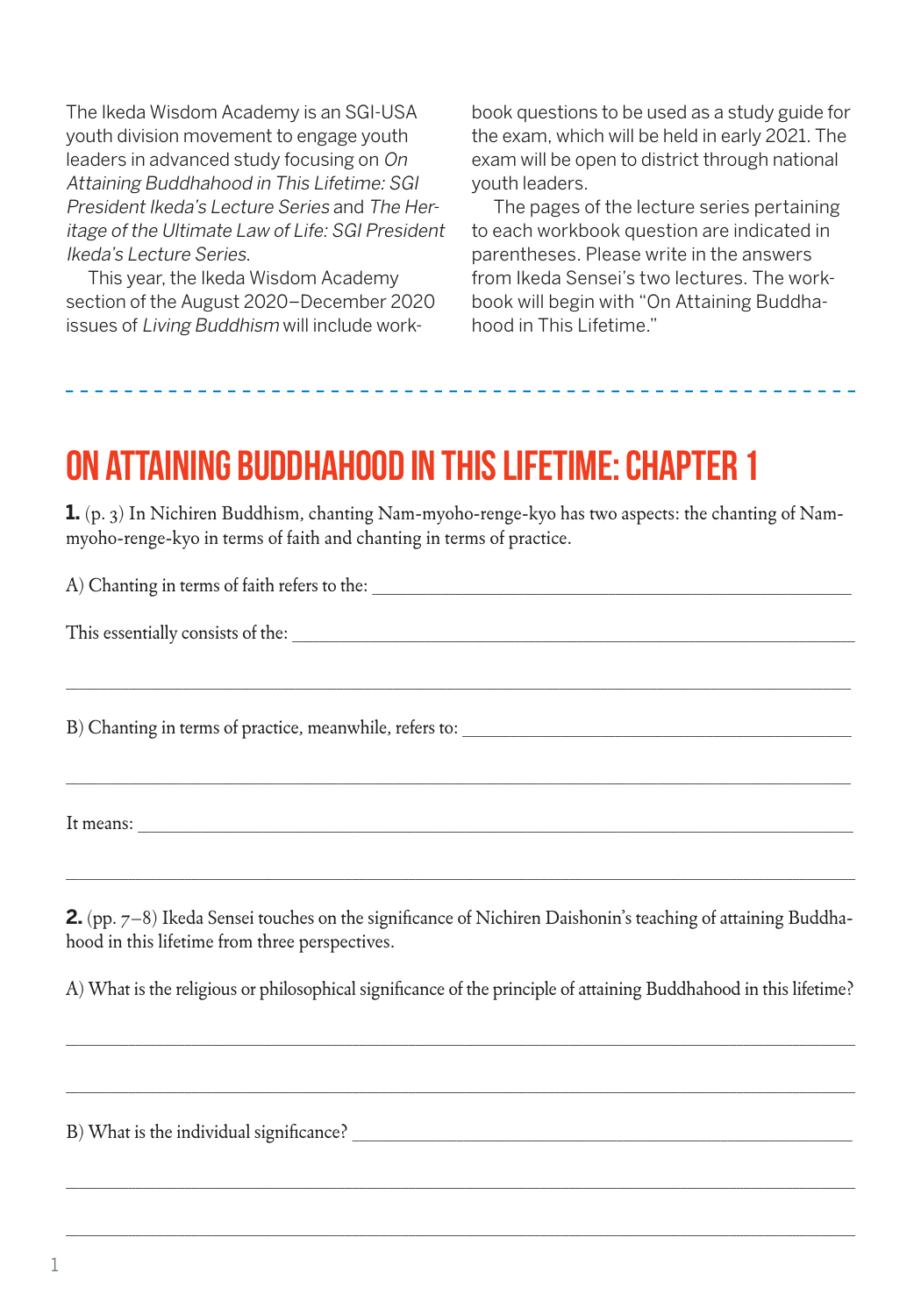**3.** (p. 12) Please complete the following passage from "On Attaining Buddhahood in This Lifetime":

\_\_\_\_\_\_\_\_\_\_\_\_\_\_\_\_\_\_\_\_\_\_\_\_\_\_\_\_\_\_\_\_\_\_\_\_\_\_\_\_\_\_\_\_\_\_\_\_\_\_\_\_\_\_\_\_\_\_\_\_\_\_\_\_\_\_\_\_\_\_\_\_\_\_\_\_\_\_\_\_\_\_\_\_\_\_\_\_\_\_\_\_\_\_\_\_\_\_\_\_\_\_\_\_\_\_\_\_\_\_\_\_\_

"If you wish to free yourself from the sufferings of birth and death you have

 $\sim$  you must perceive the  $\sim$ 

\_\_\_\_\_\_\_\_\_\_\_\_\_\_\_\_\_\_\_\_\_\_\_\_\_\_\_\_\_\_\_\_\_\_\_\_\_\_\_\_\_\_\_\_\_\_\_\_\_\_\_\_\_\_\_\_\_\_\_\_\_\_\_\_\_\_\_\_\_\_\_\_\_\_\_\_\_\_\_\_\_\_\_\_\_\_\_\_\_\_\_\_\_\_\_\_\_\_\_\_\_\_\_\_\_\_\_\_\_\_\_\_\_

. This truth is

will therefore enable you to grasp the mystic truth innate in all life." (*The Writings of Nichiren Daishonin*, vol. 1, p. 3)

**4.** (pp. 14–15) The following questions refer to the passage from Nichiren's writings covered in question 3.

A) Living beings in the nine worlds, repeatedly undergoing birth and death, also follow the rhythm of birth and death of emerging from and submerging back into the great eternal life that is Myoho-renge-kyo. They are

embraced by Myoho-renge-kyo, and at the same time: \_\_\_\_\_\_\_\_\_\_\_\_\_\_\_\_\_\_\_\_\_\_\_\_\_\_\_\_\_

B) This is why Myoho-renge-kyo is the name of the " This is originally inherent in all living beings."

C) It was **the contract of the contract of the contract of the contract of the chanted and** contract of the chanted and contract of the chanted and contract of the chanted and contract of the chanted and contract of the ch spread in the Latter Day of the Law.

**5**. (p. 15) Please complete the following passage from "On Attaining Buddhahood in This Lifetime":

"The Lotus Sutra is the \_\_\_\_\_\_\_\_\_\_\_\_\_\_\_\_\_\_ of sutras, true and correct in both word and principle. Its words are the ultimate reality, and this reality is the Mystic Law (*myoho*). It is called the Mystic Law because it reveals the principle of the mutually inclusive relationship of a single moment of life and all phenomena. That is why this

sutra is  $\cdots$  (WND-1, 3)

**6.** (p. 17)

A) Nichiren established the means by which all people can:

B) Moreover, this truth is the enlightened wisdom of all Buddhas and is revealed in the Lotus Sutra, which is the

\_\_\_\_\_\_\_\_\_\_\_\_\_\_\_\_\_\_\_\_\_\_\_\_\_\_\_\_\_\_\_\_\_\_\_\_\_\_\_\_\_\_\_\_\_\_\_\_\_\_\_\_\_\_\_\_\_\_\_\_\_\_\_\_\_\_\_\_\_\_\_\_\_\_\_\_\_\_\_\_\_\_\_\_\_\_\_\_\_\_\_\_\_\_\_\_\_\_\_\_\_\_\_\_\_\_\_\_\_\_\_\_\_\_\_\_.

highest teaching of Buddhism. By basing ourselves on that truth, we can: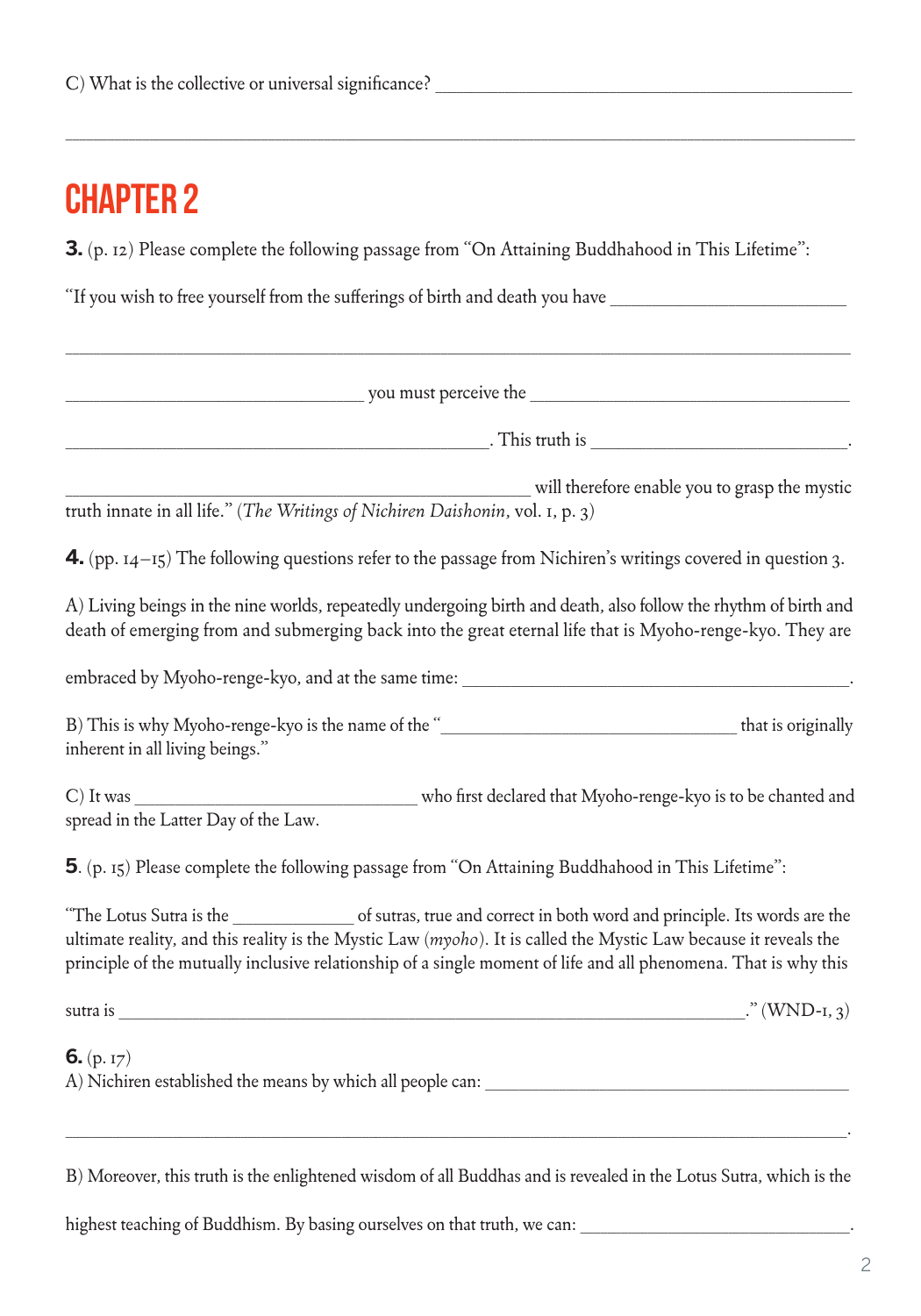C) Nichiren Buddhism made this realm of truth accessible to anyone, anywhere, anytime no matter their background. It would be no exaggeration to say that the practice of chanting Nam-myoho-renge-kyo in Nichiren

\_\_\_\_\_\_\_\_\_\_\_\_\_\_\_\_\_\_\_\_\_\_\_\_\_\_\_\_\_\_\_\_\_\_\_\_\_\_\_\_\_\_\_\_\_\_\_\_\_\_\_\_\_\_\_\_\_\_\_\_\_\_\_\_\_\_\_\_\_\_\_\_\_\_\_\_\_\_\_\_\_\_\_\_\_\_\_\_\_\_\_\_\_\_\_\_\_\_\_\_\_\_\_\_\_\_\_\_\_\_\_\_\_\_\_\_.

Buddhism gave rise to:

D) This practice of chanting is indeed the supreme Buddhist practice, making it possible for us to:

### **CHAPTER 3**

**7.** (p. 20) Please complete the following passage from "On Attaining Buddhahood in This Lifetime":

"Even though you chant and believe in Myoho-renge-kyo, if you

\_\_\_\_\_\_\_\_\_\_\_\_\_\_\_\_\_\_\_\_\_\_, you are embracing not the Mystic Law but an inferior teaching. "Inferior teaching" means those [Buddhist teachings] other than this [Lotus] sutra, which are all expedient and provisional. No expedient or provisional teaching leads directly to enlightenment, and without the direct path to enlightenment you cannot

attain Buddhahood, even if you Attaining Buddhahood in this lifetime is then impossible. Therefore, when you chant *myoho* and recite *renge*,

you must \_\_\_\_\_\_\_\_\_\_\_\_\_\_\_\_\_\_\_\_\_\_\_\_\_\_\_\_\_\_\_\_\_\_\_\_\_\_\_\_\_\_\_\_\_\_\_\_\_\_\_\_\_\_\_\_\_\_\_\_\_\_\_\_\_\_\_\_\_\_\_\_\_\_\_\_\_\_\_\_\_\_\_\_\_\_\_\_." (WND-1, 3)

**8.** (pp. 22) Religion is generally held to be a universal endeavor to connect the human being to the infinite, absolute and sacred.

\_\_\_\_\_\_\_\_\_\_\_\_\_\_\_\_\_\_\_\_\_\_\_\_\_\_\_\_\_\_\_\_\_\_\_\_\_\_\_\_\_\_\_\_\_\_\_\_\_\_\_\_\_\_\_\_\_\_\_\_\_\_\_\_\_\_\_\_\_\_\_\_\_\_\_\_\_\_\_\_\_\_\_\_\_\_\_\_\_\_\_\_\_\_\_\_\_\_\_\_\_\_\_\_\_\_\_\_\_\_\_\_\_

A) While in a sense this may be true, it seems that many religions postulate from the outset a:

and thus seek to bridge that gap.

B) This perceived separation between the nine worlds and the world of Buddhahood is demolished by the

Lotus Sutra's doctrine of

in other words, the teaching that "the nine worlds have the potential for Buddhahood and that Buddhahood retains the nine worlds" ("The Selection of the Time," WND-1, 539).

**9.** (pp. 23–24) Not only is Myoho-renge-kyo our own Buddha nature, but it is also the Buddha nature of all heavenly deities, voice-hearers, bodhisattvas and so on. Moreover, this Buddha nature is identical to the Mystic Law to which the Buddhas of the three existences—past, present and future—are enlightened.

A) The power of such strong, determined chanting calls forth:

B) Not only does the Buddha nature of Brahma and Shakra and of the Buddhas and bodhisattvas throughout the universe manifest, but those chanting Nam-myoho-renge-kyo can also:

\_\_\_\_\_\_\_\_\_\_\_\_\_\_\_\_\_\_\_\_\_\_\_\_\_\_\_\_\_\_\_\_\_\_\_\_\_\_\_\_\_\_\_\_\_\_\_\_\_\_\_\_\_\_\_\_\_\_\_\_\_\_\_\_\_\_\_\_\_\_\_\_\_\_\_\_\_\_\_\_\_\_\_\_\_\_\_\_\_\_\_\_\_\_\_\_\_\_\_\_\_\_\_\_\_\_\_\_\_\_\_\_\_

\_\_\_\_\_\_\_\_\_\_\_\_\_\_\_\_\_\_\_\_\_\_\_\_\_\_\_\_\_\_\_\_\_\_\_\_\_\_\_\_\_\_\_\_\_\_\_\_\_\_\_\_\_\_\_\_\_\_\_\_\_\_\_\_\_\_\_\_\_\_\_\_\_\_\_\_\_\_\_\_\_\_\_\_\_\_\_\_\_\_\_\_\_\_\_\_\_\_\_\_\_\_\_\_\_\_\_\_\_\_\_\_.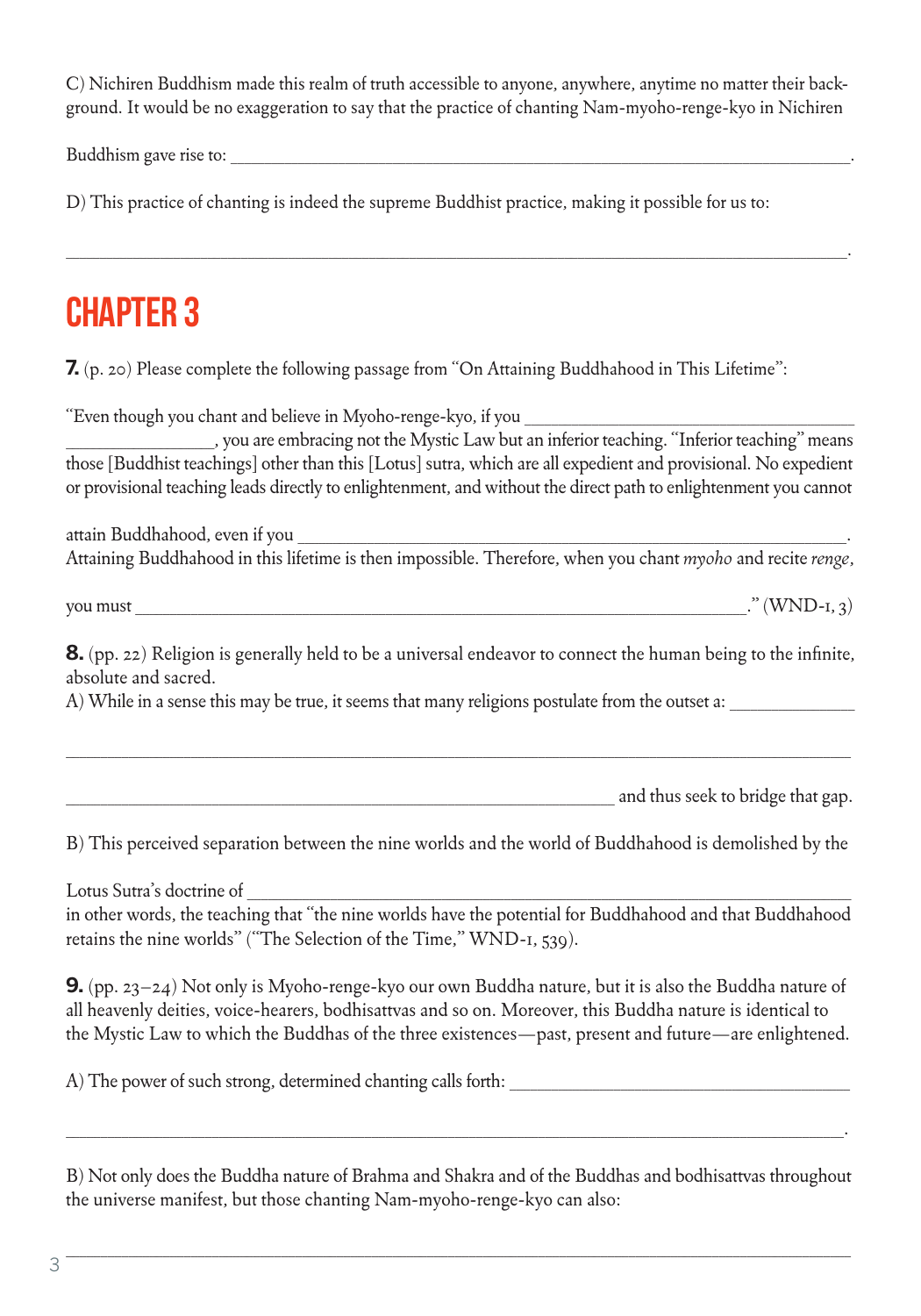**10.** (pp. 25–26) During Ikeda Sensei's second lecture at Harvard University in September 1993, he proposed three areas where Mahayana Buddhism could contribute to modern civilization. In his second point, Sensei stressed the important significance of the approach of Nichiren Buddhism, which teaches neither an exclusive reliance on the "power of self" nor on the "power of other."

\_\_\_\_\_\_\_\_\_\_\_\_\_\_\_\_\_\_\_\_\_\_\_\_\_\_\_\_\_\_\_\_\_\_\_\_\_\_\_\_\_\_\_\_\_\_\_\_\_\_\_\_\_\_\_\_\_\_\_\_\_\_\_\_\_\_\_\_\_\_\_\_\_\_\_\_\_\_\_\_\_\_\_\_\_\_\_\_\_\_\_\_\_\_\_\_\_\_\_\_\_\_\_\_\_\_\_\_\_\_\_\_.

A) Only by communing and fusing with the power of other—which is eternal and transcends our limited, finite selves—can we wholly activate the power of self. At the same time, however, this eternal, all-encompassing

\_\_\_\_\_\_\_\_\_\_\_\_\_\_\_\_\_\_\_\_\_\_\_\_\_\_\_\_\_\_\_\_\_\_\_\_\_\_\_\_\_\_\_\_\_\_\_\_\_\_\_\_\_\_\_\_\_\_\_\_\_\_\_\_\_\_\_\_\_\_\_\_\_\_\_\_\_\_\_\_\_\_\_\_\_\_\_\_\_\_\_\_\_\_\_\_\_\_\_\_\_\_\_\_\_\_\_\_\_\_\_\_\_

power of other actually:

B) What this means, is that by: \_\_\_\_\_\_\_\_\_\_\_\_\_\_\_\_\_\_\_\_\_\_\_\_\_\_\_\_\_\_\_\_\_\_\_\_\_\_\_\_\_\_\_\_\_\_\_\_\_\_\_\_\_\_\_\_\_\_\_\_\_\_\_\_\_\_\_\_\_\_\_\_\_\_\_\_\_\_\_\_\_

C) What enables us to do this?

#### CHAPTER 4

**11.** (p. 28) Please complete the following passage from "On Attaining Buddhahood in This Lifetime": "You must never think that any of the eighty thousand sacred teachings of Shakyamuni Buddha's lifetime or any of the Buddhas and bodhisattvas of the ten directions and three existences are outside yourself. Your practice of the Buddhist teachings will not relieve you of the sufferings of birth and death in the least unless you perceive the true nature of your life. If you seek enlightenment outside yourself, then your performing even ten thousand practices and ten thousand good deeds will be in vain. It is like the case of a poor man who spends night and day counting his neighbor's wealth but gains not even half a coin. That is why the T'ien-t'ai school's commentary states, 'Unless one perceives the nature of one's life, one cannot eradicate one's grave offenses.' This passage

implies that, \_\_\_\_\_\_\_\_\_\_\_\_\_\_\_\_\_\_\_\_\_\_\_\_\_\_\_\_\_\_\_\_\_\_\_\_\_\_\_\_\_\_\_\_\_\_\_\_\_\_\_\_\_\_\_\_\_\_\_\_\_\_\_\_\_\_\_\_\_\_\_\_\_\_\_\_\_\_\_\_\_\_\_\_\_\_\_\_\_\_\_\_\_\_\_\_\_\_\_\_\_\_\_

 $\cdot$ " (WND-1, 3–4)

**12.** (pp. 30–31) The essence of our practice is to perceive the true nature of our lives. To do this we must wage an inner struggle. If we allow ourselves to be defeated by the three obstacles and four devils, we cannot bring forth our enlightenment.

A) In other words, what is the single most important determinant in whether we attain Buddhahood?

B) By engaging in this struggle, we can reveal the Buddha wisdom within our lives and thereby confront and

 $\_$  ,  $\_$  ,  $\_$  ,  $\_$  ,  $\_$  ,  $\_$  ,  $\_$  ,  $\_$  ,  $\_$  ,  $\_$  ,  $\_$  ,  $\_$  ,  $\_$  ,  $\_$  ,  $\_$  ,  $\_$  ,  $\_$  ,  $\_$  ,  $\_$  ,  $\_$  ,  $\_$  ,  $\_$  ,  $\_$  ,  $\_$  ,  $\_$  ,  $\_$  ,  $\_$  ,  $\_$  ,  $\_$  ,  $\_$  ,  $\_$  ,  $\_$  ,  $\_$  ,  $\_$  ,  $\_$  ,  $\_$  ,  $\_$  ,

 $\_$  ,  $\_$  ,  $\_$  ,  $\_$  ,  $\_$  ,  $\_$  ,  $\_$  ,  $\_$  ,  $\_$  ,  $\_$  ,  $\_$  ,  $\_$  ,  $\_$  ,  $\_$  ,  $\_$  ,  $\_$  ,  $\_$  ,  $\_$  ,  $\_$  ,  $\_$  ,  $\_$  ,  $\_$  ,  $\_$  ,  $\_$  ,  $\_$  ,  $\_$  ,  $\_$  ,  $\_$  ,  $\_$  ,  $\_$  ,  $\_$  ,  $\_$  ,  $\_$  ,  $\_$  ,  $\_$  ,  $\_$  ,  $\_$  ,

overcome our ignorance. What happens if we fail to undertake this struggle?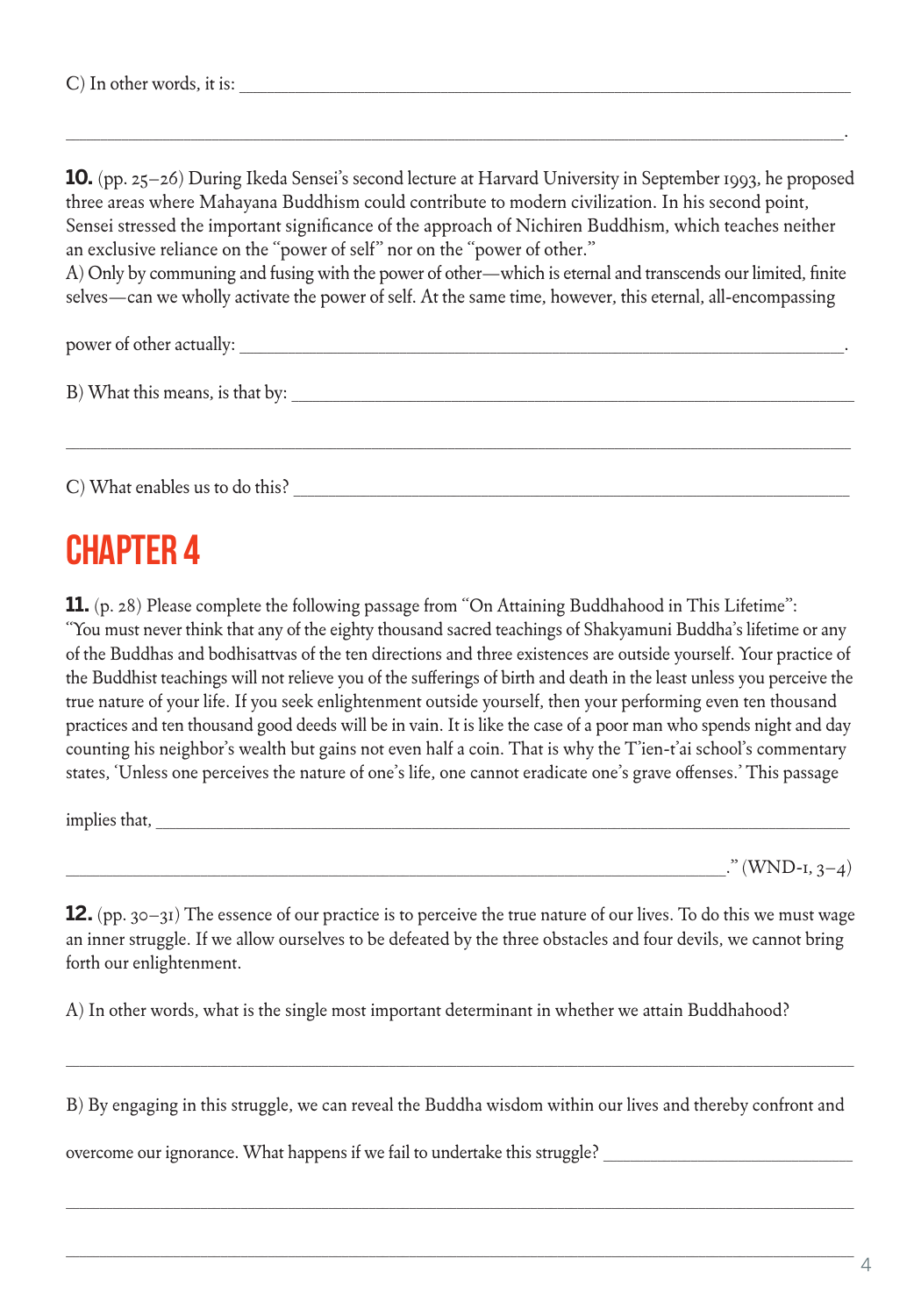**13.** (pp. 31–32) Practicing Nichiren Buddhism means not being swayed this way and that; it means constructing a self that is solid and resolute like towering Mount Fuji. But if we neglect this task and focus our energies somewhere else, before we're even aware of it, we can end up veering onto the path of externally seeking the Law.

A) For example, if we chant to the Gohonzon but always blame other people or our environment for our

| B) It is also important that we don't fall into the trap of practicing "dependent faith," where we:                                                                                                                                                                                                                                                        |  |  |
|------------------------------------------------------------------------------------------------------------------------------------------------------------------------------------------------------------------------------------------------------------------------------------------------------------------------------------------------------------|--|--|
|                                                                                                                                                                                                                                                                                                                                                            |  |  |
|                                                                                                                                                                                                                                                                                                                                                            |  |  |
| <b>CHAPTER 5</b>                                                                                                                                                                                                                                                                                                                                           |  |  |
| 14. (p. 37) Please complete the following passage from "On Attaining Buddhahood in This Lifetime":<br>"It [the Vimalakirti Sutra] also states that, if the minds of living beings are impure, their land is also impure,                                                                                                                                   |  |  |
|                                                                                                                                                                                                                                                                                                                                                            |  |  |
|                                                                                                                                                                                                                                                                                                                                                            |  |  |
| Let us the same with a Buddha and an ordinary being. When deluded, Let us and an ordinary being. When deluded,                                                                                                                                                                                                                                             |  |  |
| This is similar to a tarnished mirror that will shine like a jewel when polished. A mind now clouded by the<br>illusions of the innate darkness of life is like a tarnished mirror, but when polished, it is sure to become like a<br>clear mirror, reflecting the essential nature of phenomena [i.e., the Dharma nature] and the true aspect of reality. |  |  |
| $(WND-I, 4)$                                                                                                                                                                                                                                                                                                                                               |  |  |
| 15. (p. 41) In chanting Nam-myoho-renge-kyo, the first important thing is having the challenging spirit to<br>act with courage.                                                                                                                                                                                                                            |  |  |
|                                                                                                                                                                                                                                                                                                                                                            |  |  |

\_\_\_\_\_\_\_\_\_\_\_\_\_\_\_\_\_\_\_\_\_\_\_\_\_\_\_\_\_\_\_\_\_\_\_\_\_\_\_\_\_\_\_\_\_\_\_\_\_\_\_\_\_\_\_\_\_\_\_\_\_\_\_\_\_\_\_\_\_\_\_\_\_\_\_\_\_\_\_\_\_\_\_\_\_\_\_\_\_\_\_\_\_\_\_\_\_\_\_\_\_\_\_\_\_\_\_\_\_\_\_\_\_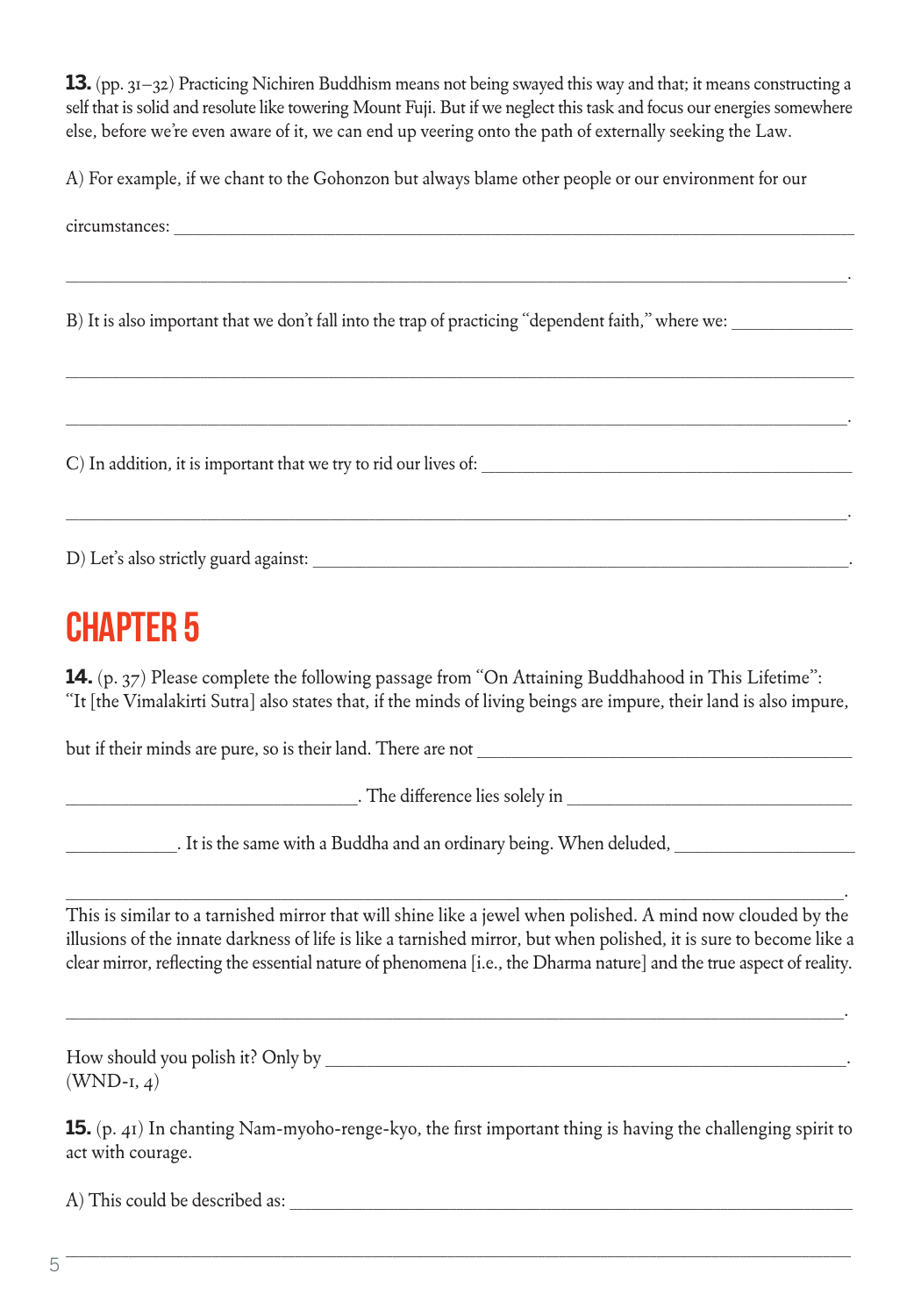**16.** (p. 43) Nam-myoho-renge-kyo is a diligent practice. A) Arousing deep faith and steadfastly continuing to chant Nam-myoho-renge-kyo truly requires:

B) What will lead us to attain Buddhahood in this lifetime?

C) Through such efforts:

wells forth in the form of:

#### **CHAPTER 6**

17. (p. 48) Nichiren describes this unfathomable nature of the mind as the "mystic entity of the Middle Way that is the ultimate reality" (WND-1,  $4$ ).

A) The Middle Way does not simply mean the middle course between two extremes; it refers to:

B) In "On Attaining Buddhahood in This Lifetime," Nichiren says that the ultimate truth, which:

| is the Middle Way, and because this is the pinnacle of truth, he calls it the " |  |
|---------------------------------------------------------------------------------|--|
|---------------------------------------------------------------------------------|--|

**18.**  $(p. 50)$ A) Becoming the master of one's mind means:

B) We must not be mastered by:

C) To master our minds, we must: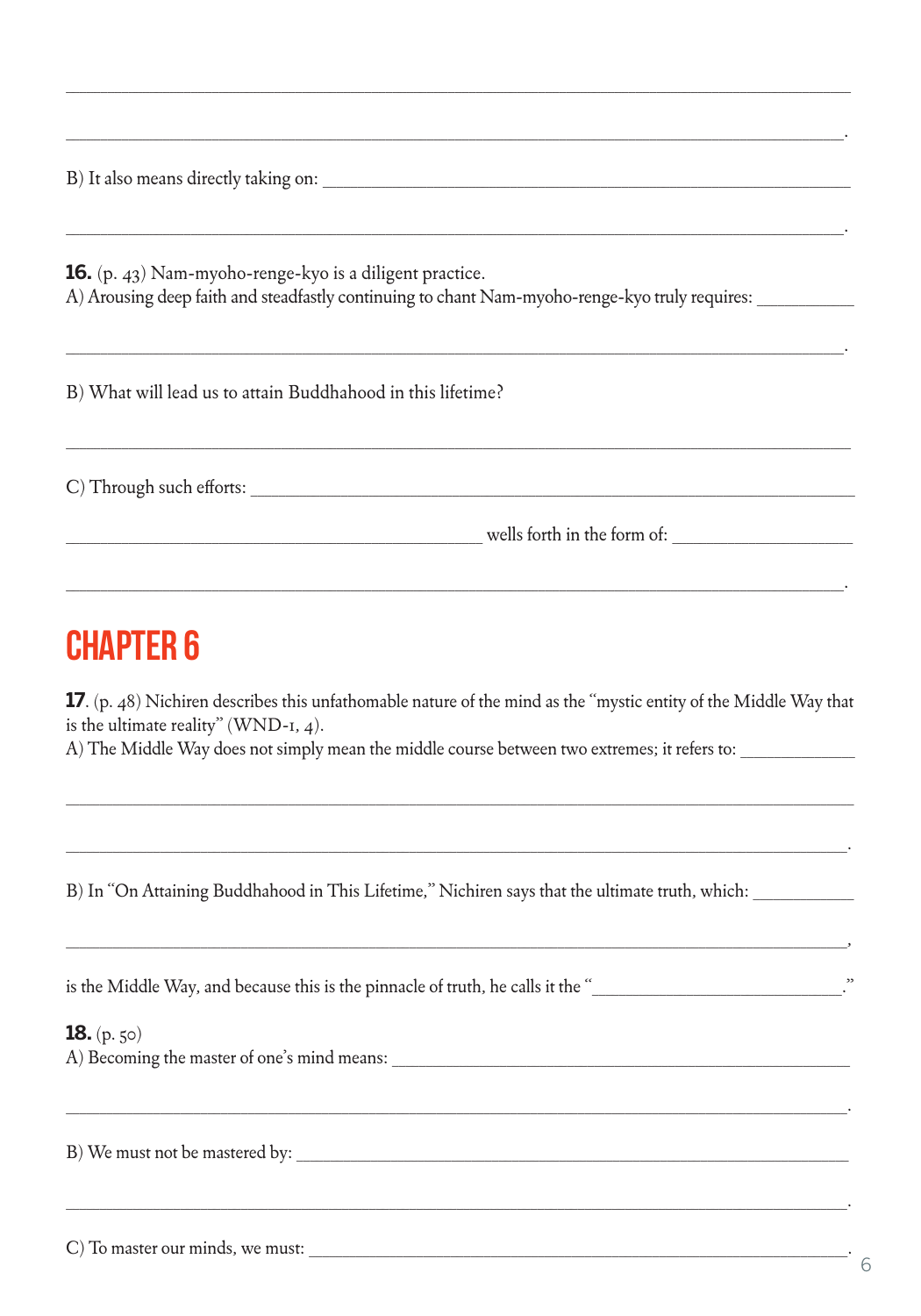#### **10.** (b)

| <b>15.</b> (p. 51)                                                                                        |  |
|-----------------------------------------------------------------------------------------------------------|--|
|                                                                                                           |  |
|                                                                                                           |  |
|                                                                                                           |  |
|                                                                                                           |  |
| C) Looking to the mentor as a model, they exert themselves in their Buddhist practice. In this way, they: |  |
|                                                                                                           |  |

\_\_\_\_\_\_\_\_\_\_\_\_\_\_\_\_\_\_\_\_\_\_\_\_\_\_\_\_\_\_\_\_\_\_\_\_\_\_\_\_\_\_\_\_\_\_\_\_\_\_\_\_\_\_\_\_\_\_\_\_\_\_\_\_\_\_\_\_\_\_\_\_\_\_\_\_\_\_\_\_\_\_\_\_\_\_\_\_\_\_\_\_\_\_\_\_\_\_\_\_\_\_\_\_\_\_\_\_\_\_\_\_\_\_\_\_.

# **CHAPTER 7**

**20.** (pp. 57–58) Nichiren Daishonin writes:

"If you chant Myoho-renge-kyo with deep faith in this principle [that the entity of your life is in fact the entity of the Mystic Law], you are certain to attain Buddhahood in this lifetime. That is why the sutra states, 'After I have passed into extinction, [one] should accept and uphold this sutra. Such a person assuredly and without doubt will attain the Buddha way' [LSOC, 318]. Never doubt in the slightest.

\_\_\_\_\_\_\_\_\_\_\_\_\_\_\_\_\_\_\_\_\_\_\_\_\_\_\_\_\_\_\_\_\_\_\_\_\_\_\_\_\_\_\_\_\_\_\_\_\_\_\_\_\_\_\_\_\_\_\_\_\_\_\_\_\_\_\_\_\_\_\_\_\_\_\_\_\_\_\_\_\_\_\_\_\_\_\_\_\_\_\_\_\_\_\_\_\_\_\_\_\_\_\_\_\_\_\_\_\_\_\_\_\_\_\_\_.

Respectfully.

Maintain your faith and attain Buddhahood in this lifetime. Nam-myoho-renge-kyo, Nam-myoho-renge-kyo. Nichiren" (WND-1, 4)

A) The actual practice of daimoku of the Bodhisattvas of the Earth in the Latter Day of the Law means:

\_\_\_\_\_\_\_\_\_\_\_\_\_\_\_\_\_\_\_\_\_\_\_\_\_\_\_\_\_\_\_\_\_\_\_\_\_\_\_\_\_\_\_\_\_\_\_\_\_\_\_\_\_\_\_\_\_\_\_\_\_\_\_\_\_\_\_\_\_\_\_\_\_\_\_\_\_\_\_\_\_\_\_\_\_\_\_\_\_\_\_\_\_\_\_\_\_\_\_\_\_\_\_\_\_\_\_\_\_\_\_\_\_

\_\_\_\_\_\_\_\_\_\_\_\_\_\_\_\_\_\_\_\_\_\_\_\_\_\_\_\_\_\_\_\_\_\_\_\_\_\_\_\_\_\_\_\_\_\_\_\_\_\_\_\_\_\_\_\_\_\_\_\_\_\_\_\_\_\_\_\_\_\_\_\_\_\_\_\_\_\_\_\_\_\_\_\_\_\_\_\_\_\_\_\_\_\_\_\_\_\_\_\_\_\_\_\_\_\_\_\_\_\_\_\_\_.

\_\_\_\_\_\_\_\_\_\_\_\_\_\_\_\_\_\_\_\_\_\_\_\_\_\_\_\_\_\_\_\_\_\_\_\_\_\_\_\_\_\_\_\_\_\_\_\_\_\_\_\_\_\_\_\_\_\_\_\_\_\_\_\_\_\_\_\_\_\_\_\_\_\_\_\_\_\_\_\_\_\_\_\_\_\_\_\_\_\_\_\_\_\_\_\_\_\_\_\_\_\_\_\_\_\_\_\_\_\_\_\_\_

\_\_\_\_\_\_\_\_\_\_\_\_\_\_\_\_\_\_\_\_\_\_\_\_\_\_\_\_\_\_\_\_\_\_\_\_\_\_\_\_\_\_\_\_\_\_\_\_\_\_\_\_\_\_\_\_\_\_\_\_\_\_\_\_\_\_\_\_\_\_\_\_\_\_\_\_\_\_\_\_\_\_\_\_\_\_\_\_\_\_\_\_\_\_\_\_\_\_\_\_\_\_\_\_\_\_\_\_\_\_\_\_\_.

B) The Nam-myoho-renge-kyo chanted by the Bodhisattvas of the Earth is characterized by:

C) Its essence, in short, is:

**21.** (p. 60) Without a challenging or fighting spirit, we cannot attain Buddhahood. Through that sort of spirit, the causality of attaining Buddhahood becomes established as a solid, shining pillar of our lives. The term *fighting spirit* can also be expressed in various other ways, such as: 7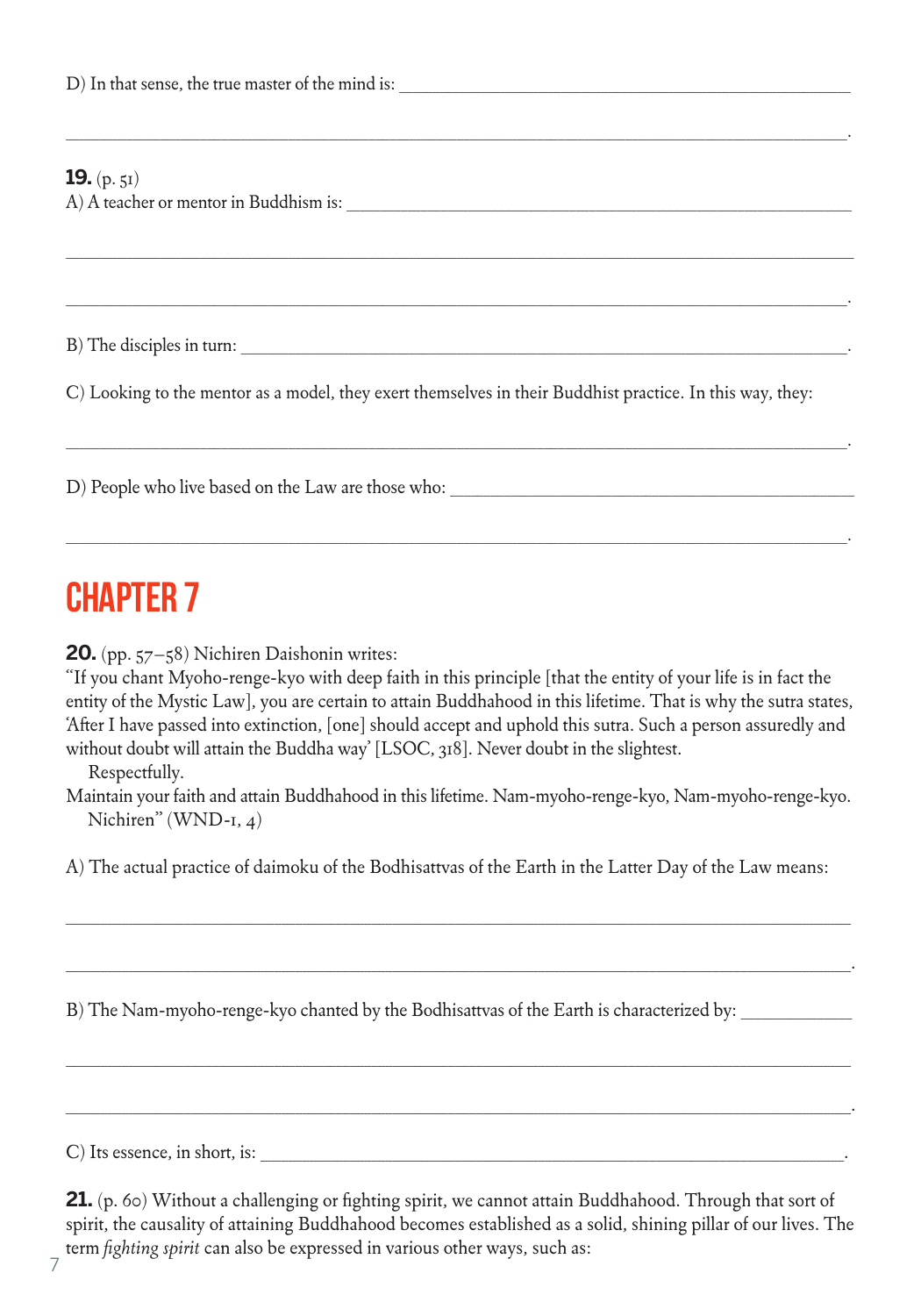| 2)            |                                                                                                                       |
|---------------|-----------------------------------------------------------------------------------------------------------------------|
| 3)            | <u> 1980 - Johann John Stein, markin film yn y brenin y brenin y brenin y brenin y brenin y brenin y brenin y bre</u> |
| 4)            | the control of the control of the control of the control of the control of                                            |
| $\mathcal{L}$ |                                                                                                                       |

**22.** (pp. 60–61) The daimoku [chanting Nam-myoho-renge-kyo] of Soka Gakkai members struggling for kosen-rufu is the same as the daimoku chanted by our first and second Soka Gakkai presidents, Mr. Makiguchi and Mr. Toda, to achieve the great desire of the happiness of all humankind.

\_\_\_\_\_\_\_\_\_\_\_\_\_\_\_\_\_\_\_\_\_\_\_\_\_\_\_\_\_\_\_\_\_\_\_\_\_\_\_\_\_\_\_\_\_\_\_\_\_\_\_\_\_\_\_\_\_\_\_\_\_\_\_\_\_\_\_\_\_\_\_\_\_\_\_\_\_\_\_\_\_\_\_\_\_\_\_\_\_\_\_\_\_\_\_\_\_\_\_\_\_\_\_\_\_\_\_\_\_\_\_\_\_.

\_\_\_\_\_\_\_\_\_\_\_\_\_\_\_\_\_\_\_\_\_\_\_\_\_\_\_\_\_\_\_\_\_\_\_\_\_\_\_\_\_\_\_\_\_\_\_\_\_\_\_\_\_\_\_\_\_\_\_\_\_\_\_\_\_\_\_\_\_\_\_\_\_\_\_\_\_\_\_\_\_\_\_\_\_\_\_\_\_\_\_\_\_\_\_\_\_\_\_\_\_\_\_\_\_\_\_\_\_\_\_\_\_.

\_\_\_\_\_\_\_\_\_\_\_\_\_\_\_\_\_\_\_\_\_\_\_\_\_\_\_\_\_\_\_\_\_\_\_\_\_\_\_\_\_\_\_\_\_\_\_\_\_\_\_\_\_\_\_\_\_\_\_\_\_\_\_\_\_\_\_\_\_\_\_\_\_\_\_\_\_\_\_\_\_\_\_\_\_\_\_\_\_\_\_\_\_\_\_\_\_\_\_\_\_\_\_\_\_\_\_\_\_\_\_\_\_.

A) If we forget this fighting daimoku of courageous lion kings:

B) In that case:

C) Not only will it not be:

# The heritage of the ultimate law of life: Chapter 1

**23.** (p. 2) The wisdom or insight that enabled Shakyamuni to attain enlightenment represents the wisdom that conquers the delusion and suffering related to death. Based on this wisdom, the Buddha rejected the two most common views of death, which represented two extremes, and both of which he considered erroneous. Neither could fully enable people to transcend the fear and uncertainty of death.

 $A)$  One of these was the view of death as the

 $($  and  $)$ , while the other was the view of death as the  $\frac{1}{2}$ 

 $($ 

B) Both views consider the question of life and death only from the point of birth until one's demise, with life

and death seen as opposites. As such, \_\_\_\_\_\_\_\_\_\_\_\_\_\_\_\_\_\_\_\_\_\_\_\_\_\_\_\_\_\_\_\_\_\_\_\_\_\_\_\_\_\_\_\_\_\_\_\_\_\_\_\_\_\_\_\_\_\_\_\_\_\_\_\_\_\_\_\_\_\_\_\_\_\_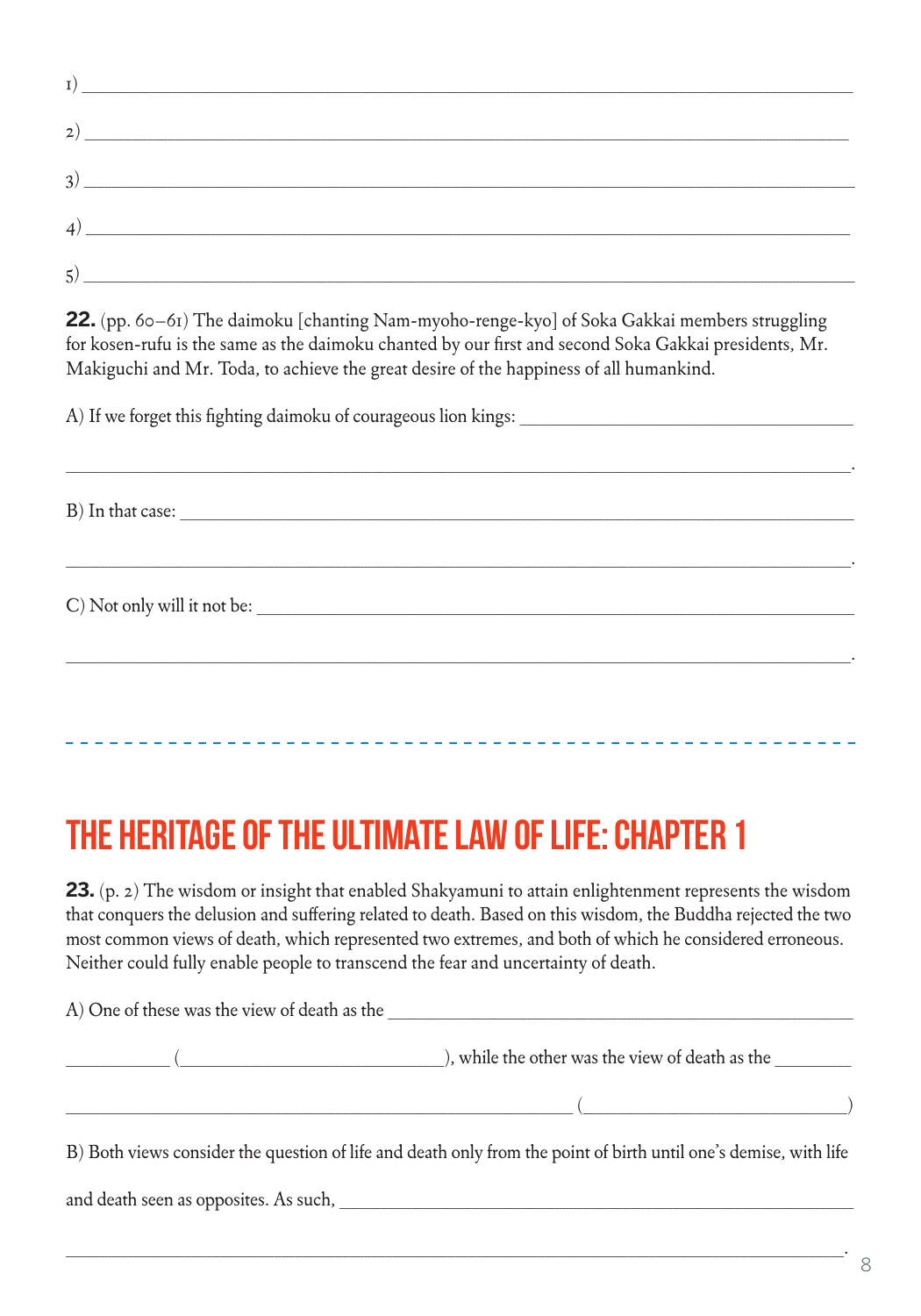**24**. (p. 11) Please complete the following passage from "The Heritage of the Ultimate Law of Life":

| Buddhas inside the treasure tower, to subsequently and the control of the control of the control of the control of the control of the control of the control of the control of the control of the control of the control of th              |
|---------------------------------------------------------------------------------------------------------------------------------------------------------------------------------------------------------------------------------------------|
| $(WND-I, 2I6)$                                                                                                                                                                                                                              |
| <b>25.</b> (p. 15) When we take a look at this unbroken heritage from the infinite past on an even profounder and also<br>more practical level, crucial characteristics of Bodhisattva Superior Practices and the Bodhisattvas of the Earth |
|                                                                                                                                                                                                                                             |
|                                                                                                                                                                                                                                             |
|                                                                                                                                                                                                                                             |
|                                                                                                                                                                                                                                             |
| means that means that the contract of the contract of the contract of the contract of the contract of the contract of the contract of the contract of the contract of the contract of the contract of the contract of the cont              |

**26.** (p. 17) In addition to excelling in the power of the heart to manifest the Mystic Law, another characteristic of the Bodhisattvas of the Earth is their excelling in the power of practice to spread the Mystic Law.

What is at the core of this power of practice? \_\_\_\_\_\_\_\_\_\_\_\_\_\_\_\_\_\_\_\_\_\_\_\_\_\_\_\_\_\_\_\_\_

B) In a world rife with evil, the darkness or ignorance shrouding people's lives is deep and pervasive, and those

 $\_$  ,  $\_$  ,  $\_$  ,  $\_$  ,  $\_$  ,  $\_$  ,  $\_$  ,  $\_$  ,  $\_$  ,  $\_$  ,  $\_$  ,  $\_$  ,  $\_$  ,  $\_$  ,  $\_$  ,  $\_$  ,  $\_$  ,  $\_$  ,  $\_$  ,  $\_$  ,  $\_$  ,  $\_$  ,  $\_$  ,  $\_$  ,  $\_$  ,  $\_$  ,  $\_$  ,  $\_$  ,  $\_$  ,  $\_$  ,  $\_$  ,  $\_$  ,  $\_$  ,  $\_$  ,  $\_$  ,  $\_$  ,  $\_$  ,

who seek to spread the Mystic Law are sure to:

C) The power to turn back and overcome the polluted current of such an age lies in:

# Chapter 3

**27.** (p. 23) Please complete the following passage from "The Heritage of the Ultimate Law of Life": "No phenomena—either heaven or earth, yin or yang, the sun or the moon, the five planets, or any of the worlds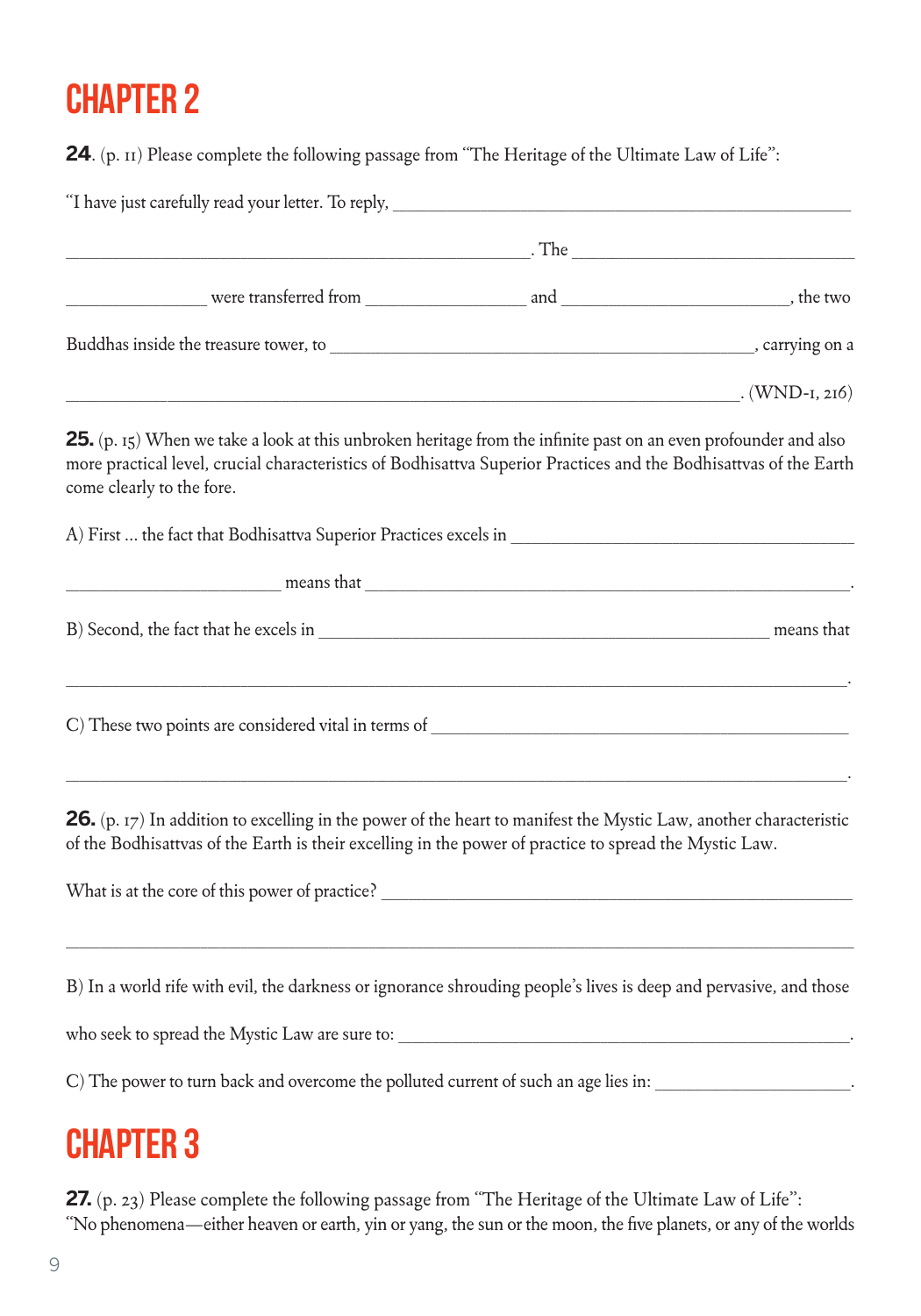| myo (mystic) represents death and ho (law), life.               | 28. (p. 23) In "The Heritage of the Ultimate Law of Life," Nichiren Daishonin draws the distinction that   |
|-----------------------------------------------------------------|------------------------------------------------------------------------------------------------------------|
|                                                                 |                                                                                                            |
|                                                                 |                                                                                                            |
|                                                                 |                                                                                                            |
|                                                                 |                                                                                                            |
| 29. (p. 26) There are two levels to the principle of causality. |                                                                                                            |
|                                                                 |                                                                                                            |
|                                                                 | B) The second level goes beyond this former idea to reveal a still more fundamental principle of causality |
|                                                                 | governing all life. Buddhism teaches that when we:                                                         |
|                                                                 | C) This deeper level of causality taught in Buddhism differs from ordinary temporal cause and effect, or   |
|                                                                 |                                                                                                            |
|                                                                 |                                                                                                            |
|                                                                 |                                                                                                            |

**30.** (p. 33) Various causal phenomena occur in living beings, in their environments and also between living beings and their environments. Nichiren says that all these phenomena are simply part of the phases of life and death, which are inherent in the Mystic Law.

Nichiren teaches that when we \_\_\_\_\_\_\_\_\_\_\_\_\_\_\_\_\_\_\_\_\_\_\_\_\_\_\_\_\_\_\_\_\_\_\_\_\_\_\_\_\_\_\_\_\_\_\_\_\_\_\_\_\_\_\_\_\_\_\_\_\_\_\_\_\_\_\_\_\_\_\_\_\_\_\_\_\_\_\_\_,

we can  $\frac{1}{\sqrt{2}}$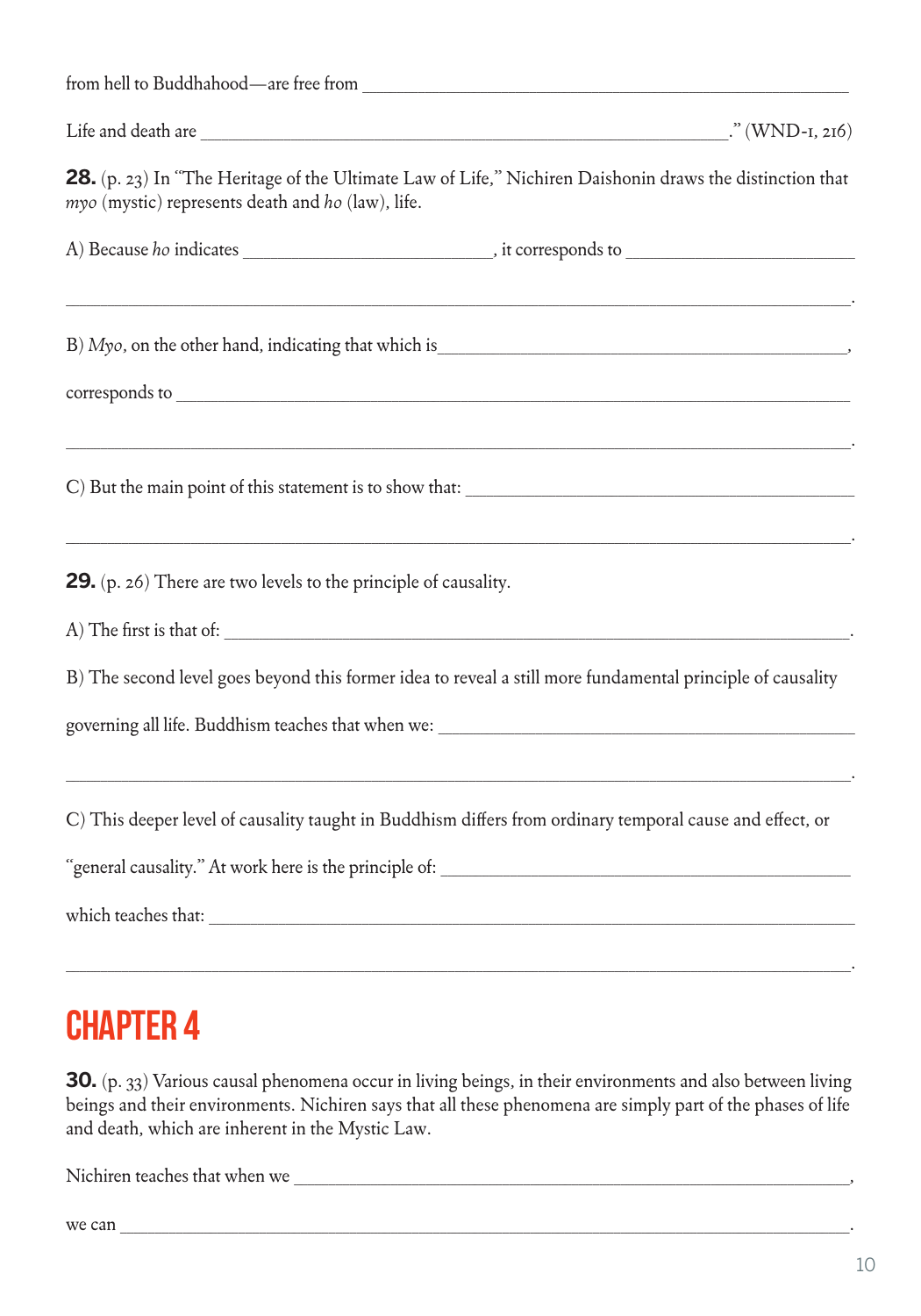**31.** (p. 36)

A) While we may say that our life essence fuses or merges with the life of the universe, strictly speaking, it is

| ; inherently, there is                                                                                                                                                                                                                                                                                                        |
|-------------------------------------------------------------------------------------------------------------------------------------------------------------------------------------------------------------------------------------------------------------------------------------------------------------------------------|
| $\mathbf{I}$ in a sense,                                                                                                                                                                                                                                                                                                      |
|                                                                                                                                                                                                                                                                                                                               |
| B) When life and death are viewed in terms of the Mystic Law, there is no need to fear death. Death for living                                                                                                                                                                                                                |
|                                                                                                                                                                                                                                                                                                                               |
| <b>CHAPTER 5</b>                                                                                                                                                                                                                                                                                                              |
| <b>32.</b> (p. 43) Please complete the following passage from "The Heritage of the Ultimate Law of Life:"                                                                                                                                                                                                                     |
| "Shakyamuni Buddha who attained enlightenment countless kalpas ago, _______                                                                                                                                                                                                                                                   |
| $\mathcal{L}$ and $\mathcal{L}$ and $\mathcal{L}$ and $\mathcal{L}$ and $\mathcal{L}$ and $\mathcal{L}$ and $\mathcal{L}$                                                                                                                                                                                                     |
| are in no way different or separate from one another. To chant Myoho-<br>renge-kyo with this realization is to inherit the ultimate Law of life and death. This is a matter of the utmost<br>importance for Nichiren's disciples and lay supporters, and this is what it means to embrace the Lotus Sutra."<br>$(WND-I, 2I6)$ |
| <b>33.</b> (pp. $45-46$ )<br>A) Striving to fulfill<br>is a concrete realization<br>of our following the path of birth and death in the realm of Buddhahood. We must awaken to the fact that                                                                                                                                  |
| . Forgetting                                                                                                                                                                                                                                                                                                                  |
| is a fundamental cause of delusion.                                                                                                                                                                                                                                                                                           |
| B) The Lotus Sutra reveals that all people have the potential to attain Buddhahood. In other words, it is a                                                                                                                                                                                                                   |
| by acting in accord with                                                                                                                                                                                                                                                                                                      |
|                                                                                                                                                                                                                                                                                                                               |
| <b>34.</b> (p. $46$ )                                                                                                                                                                                                                                                                                                         |

A) What belief is a manifestation of delusion arising from our innate ignorance to life's ultimate truth?

\_\_\_\_\_\_\_\_\_\_\_\_\_\_\_\_\_\_\_\_\_\_\_\_\_\_\_\_\_\_\_\_\_\_\_\_\_\_\_\_\_\_\_\_\_\_\_\_\_\_\_\_\_\_\_\_\_\_\_\_\_\_\_\_\_\_\_\_\_\_\_\_\_\_\_\_\_\_\_\_\_\_\_\_\_\_\_\_\_\_\_\_\_\_\_\_\_\_\_\_\_\_\_\_\_\_\_\_\_\_\_\_\_.

B) Nichiren says we must chant Myoho-renge-kyo with the realization that we are in no way different or separate from the Buddha and the Law (see WND-1, 216). Realization does not simply mean an intellectual 11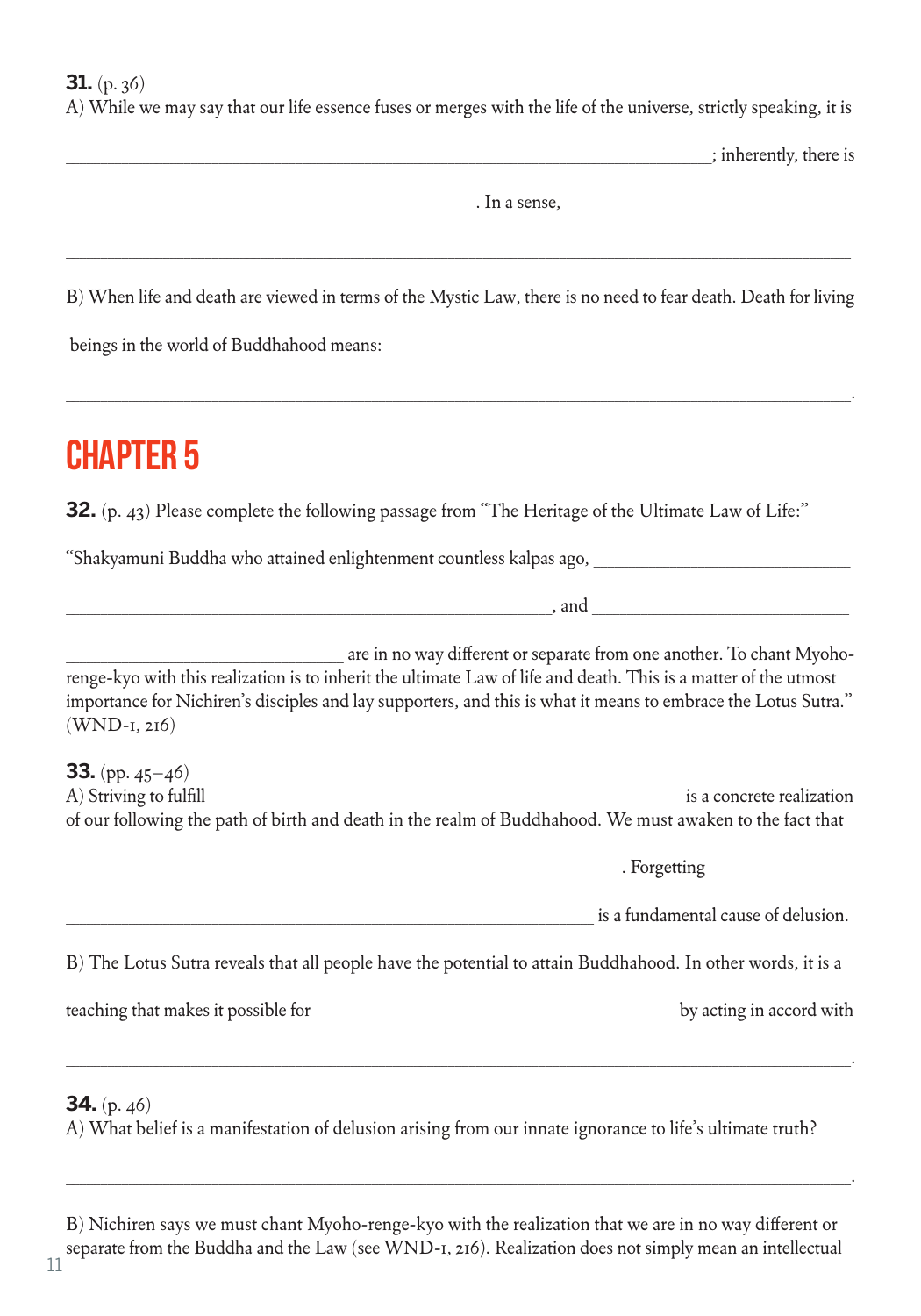## Chapter 6

**35.** (p. 51) Please complete the following passage from "The Heritage of the Ultimate Law of Life":

"For one who

\_\_\_\_\_\_\_\_\_\_\_\_\_\_\_\_\_\_\_\_\_\_\_\_\_\_\_\_\_\_\_\_\_\_\_\_\_\_\_\_\_\_\_\_\_\_\_\_\_\_\_\_\_\_\_\_\_\_\_\_\_\_\_\_\_\_\_\_\_\_\_\_\_\_\_\_\_\_\_\_\_\_\_\_\_\_\_\_\_\_\_\_\_\_\_\_\_\_\_\_\_\_\_\_\_\_\_\_\_\_\_\_, the sutra proclaims: "When the lives of these persons come to an end, they will be received into the hands of a thousand Buddhas, who will free them from all fear and keep them from falling into the evil paths of existence" [LSOC, 363]. How can we possibly hold back our tears at the inexpressible joy of knowing that not just one or two, not just one hundred or two hundred, but as many as a thousand Buddhas will come to greet us with open arms!" (WND-1,  $216-17$ )

\_\_\_\_\_\_\_\_\_\_\_\_\_\_\_\_\_\_\_\_\_\_\_\_\_\_\_\_\_\_\_\_\_\_\_\_\_\_\_\_\_\_\_\_\_\_\_\_\_\_\_\_\_\_\_\_\_\_\_\_\_\_\_\_\_\_\_\_\_\_\_\_\_\_\_\_\_\_\_\_\_\_\_\_\_\_\_\_\_\_\_\_\_\_\_\_\_\_\_\_\_\_\_\_\_\_\_\_\_\_\_\_\_.

**36.** (p. 55) A) When we speak of practicing faith with the spirit that now is the last moment of one's life, certainly it isn't

\_\_\_\_\_\_\_\_\_\_\_\_\_\_\_\_\_\_\_\_\_\_\_\_\_\_\_\_\_\_\_\_\_\_\_\_\_\_\_\_\_\_\_\_\_\_\_\_\_\_\_\_\_\_\_\_\_\_\_\_\_\_\_\_\_\_\_\_\_\_\_\_\_\_\_\_\_\_\_\_\_\_\_\_\_\_\_\_\_\_\_\_\_\_\_\_\_\_\_\_\_\_\_\_\_\_\_\_\_\_\_\_.

meant as a glorification of death. It's true meaning is that:

B) To discount the possibility of changing one's karma in this lifetime is to: \_\_\_\_\_\_\_\_\_\_\_\_\_\_\_\_\_\_\_\_\_\_\_\_\_\_\_\_\_\_\_

**37.** (p. 56) Practicing with the spirit that now is one's last moment and having a correct and steadfast mind at the moment of death are both crucial aspects of faith in battling obstacles and devilish functions.

\_\_\_\_\_\_\_\_\_\_\_\_\_\_\_\_\_\_\_\_\_\_\_\_\_\_\_\_\_\_\_\_\_\_\_\_\_\_\_\_\_\_\_\_\_\_\_\_\_\_\_\_\_\_\_\_\_\_\_\_\_\_\_\_\_\_\_\_\_\_\_\_\_\_\_\_\_\_\_\_\_\_\_\_\_\_\_\_\_\_\_\_\_\_\_\_\_\_\_\_\_\_\_\_\_\_\_\_\_\_\_\_.

A) Those who habitually avoid confronting the three obstacles and four devils in their daily lives will be utterly

unable to:

B) What is the essence of practicing with the spirit that now is one's last moment?

 $(C)$  For that reason, we must:  $\frac{1}{\sqrt{1-\frac{1}{2}}\cdot\frac{1}{\sqrt{1-\frac{1}{2}}}}$ 

D) One who has battled and completely triumphed over all devilish functions is: \_\_\_\_\_\_\_\_\_\_\_\_\_\_\_\_\_\_\_\_, one who

\_\_\_\_\_\_\_\_\_\_\_\_\_\_\_\_\_\_\_\_\_\_\_\_\_\_\_\_\_\_\_\_\_\_\_\_\_\_\_\_\_\_\_\_\_\_\_\_\_\_\_\_\_\_\_\_\_\_\_\_\_\_\_\_\_\_\_\_\_\_\_\_\_\_\_\_\_\_\_\_\_\_\_\_\_\_\_\_\_\_\_\_\_\_\_\_\_\_\_\_\_\_\_\_\_\_\_\_\_\_\_\_\_

\_\_\_\_\_\_\_\_\_\_\_\_\_\_\_\_\_\_\_\_\_\_\_\_\_\_\_\_\_\_\_\_\_\_\_\_\_\_\_\_\_\_\_\_\_\_\_\_\_\_\_\_\_\_\_\_\_\_\_\_\_\_\_\_\_\_\_\_\_\_\_\_\_\_\_\_\_\_\_\_\_\_\_\_\_\_\_\_\_\_\_\_\_\_\_\_\_\_\_\_\_\_\_\_\_\_\_\_\_\_\_\_.

\_\_\_\_\_\_\_\_\_\_\_\_\_\_\_\_\_\_\_\_\_\_\_\_\_\_\_\_\_\_\_\_\_\_\_\_\_\_\_\_\_\_\_\_\_\_\_\_\_\_\_\_\_\_\_\_\_\_\_\_\_\_\_\_\_\_\_\_\_\_\_\_\_\_\_\_\_\_\_\_\_\_\_\_\_\_\_\_\_\_\_\_\_\_\_\_\_\_\_\_\_\_\_\_\_\_\_\_\_\_\_\_\_

has:  $\Box$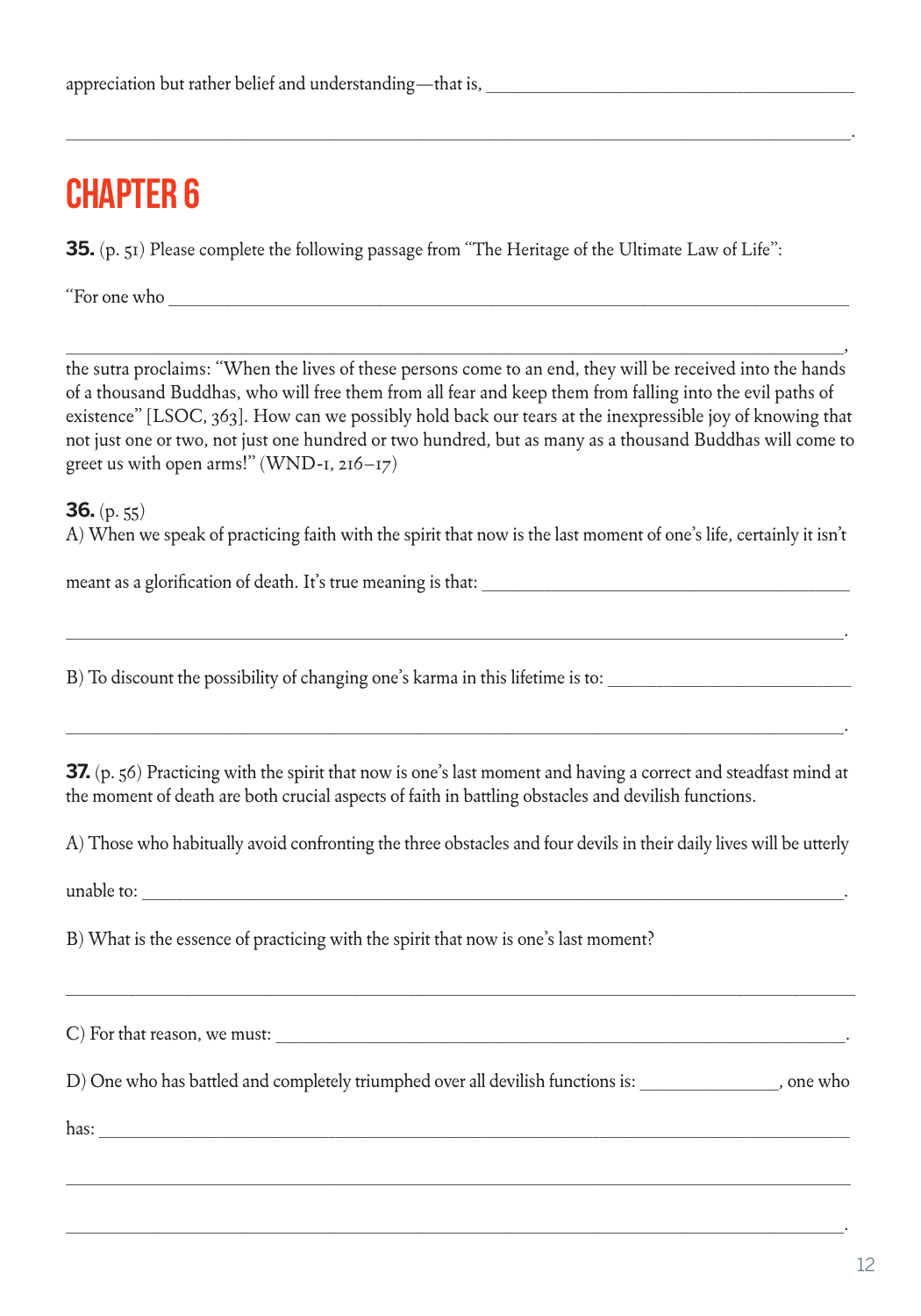# Chapter 7

**38.** (p. 62) Please complete the following passage from "The Heritage of the Ultimate Law of Life": "My followers are now able to accept and uphold the Lotus Sutra because of the strong ties they formed with it in their past existences. They are certain to obtain the fruit of Buddhahood in the future. The heritage of the Lotus

Sutra flows within the lives of those who \_\_\_\_\_\_\_\_\_\_\_\_\_\_\_\_\_\_\_\_\_\_\_\_\_\_\_\_\_\_\_\_\_\_\_\_\_\_\_\_\_\_\_\_\_\_\_\_\_\_\_\_\_\_\_\_\_\_\_\_\_\_\_\_\_\_\_\_\_\_\_\_\_\_

. But those who

\_\_\_\_\_\_\_\_\_\_\_\_\_\_\_\_\_\_\_\_\_\_\_\_\_\_\_\_\_\_\_\_\_\_\_\_\_\_\_\_\_\_\_\_\_\_ [see LSOC, 110]. Because they cut themselves off from the potential to attain enlightenment, they do not share the heritage of the ultimate Law of life and death." (WND-1, 217)

\_\_\_\_\_\_\_\_\_\_\_\_\_\_\_\_\_\_\_\_\_\_\_\_\_\_\_\_\_\_\_\_\_\_\_\_\_\_\_\_\_\_\_\_\_\_\_\_\_\_\_\_\_\_\_\_\_\_\_\_\_\_\_\_\_\_\_\_\_\_\_\_\_\_\_\_\_\_\_\_\_\_\_\_\_\_\_\_\_\_\_\_\_\_\_\_\_\_\_\_\_\_\_\_\_\_\_\_\_\_\_\_\_\_\_\_\_

**39.** (p. 64) "If you want to understand the causes that existed in the past, look at the results as they are manifested in the present. And if you want to understand what results will be manifested in the future, look at the causes that exist in the present." (WND-1, 279)

\_\_\_\_\_\_\_\_\_\_\_\_\_\_\_\_\_\_\_\_\_\_\_\_\_\_\_\_\_\_\_\_\_\_\_\_\_\_\_\_\_\_\_\_\_\_\_\_\_\_\_\_\_\_\_\_\_\_\_\_\_\_\_\_\_\_\_\_\_\_\_\_\_\_\_\_\_\_\_\_\_\_\_\_\_\_\_\_\_\_\_\_\_\_\_\_\_\_\_\_\_\_\_\_\_\_\_\_\_\_\_\_\_\_\_\_.

\_\_\_\_\_\_\_\_\_\_\_\_\_\_\_\_\_\_\_\_\_\_\_\_\_\_\_\_\_\_\_\_\_\_\_\_\_\_\_\_\_\_\_\_\_\_\_\_\_\_\_\_\_\_\_\_\_\_\_\_\_\_\_\_\_\_\_\_\_\_\_\_\_\_\_\_\_\_\_\_\_\_\_\_\_\_\_\_\_\_\_\_\_\_\_\_\_\_\_\_\_\_\_\_\_\_\_\_\_\_\_\_\_\_\_\_.

A) Nichiren Buddhism enables each of us:

B) The heart of Nichiren's teaching is that: \_\_\_\_\_\_\_\_\_\_\_\_\_\_\_\_\_\_\_\_\_\_\_\_\_\_\_\_\_\_\_\_\_\_\_\_\_\_\_\_\_\_\_\_\_\_\_\_\_\_\_\_\_\_\_\_\_\_\_\_\_\_\_\_\_\_\_\_\_\_\_\_

## **CHAPTER 8**

**40.** (pp. 71–72) Please complete the following passage from "The Heritage of the Ultimate Law of Life":

"All disciples and lay supporters of Nichiren should chant Nam-myoho-renge-kyo with \_\_\_\_\_\_\_\_\_\_\_\_\_\_\_\_\_\_\_\_\_\_\_\_\_\_

|                                                                           | . This spiritual bond is the basis for the |
|---------------------------------------------------------------------------|--------------------------------------------|
| universal transmission of the ultimate Law of life and death. Herein lies |                                            |
|                                                                           | When you are so united,                    |
|                                                                           | . But if any of Nichiren's disciples       |
|                                                                           | _, they would be like                      |
|                                                                           | $\ldots$ " (WND-1, 217)                    |

 $\_$  ,  $\_$  ,  $\_$  ,  $\_$  ,  $\_$  ,  $\_$  ,  $\_$  ,  $\_$  ,  $\_$  ,  $\_$  ,  $\_$  ,  $\_$  ,  $\_$  ,  $\_$  ,  $\_$  ,  $\_$  ,  $\_$  ,  $\_$  ,  $\_$  ,  $\_$  ,  $\_$  ,  $\_$  ,  $\_$  ,  $\_$  ,  $\_$  ,  $\_$  ,  $\_$  ,  $\_$  ,  $\_$  ,  $\_$  ,  $\_$  ,  $\_$  ,  $\_$  ,  $\_$  ,  $\_$  ,  $\_$  ,  $\_$  ,

**41.** (p. 72) Let us first look at the term *differences* in the passage "transcending all differences among themselves." 13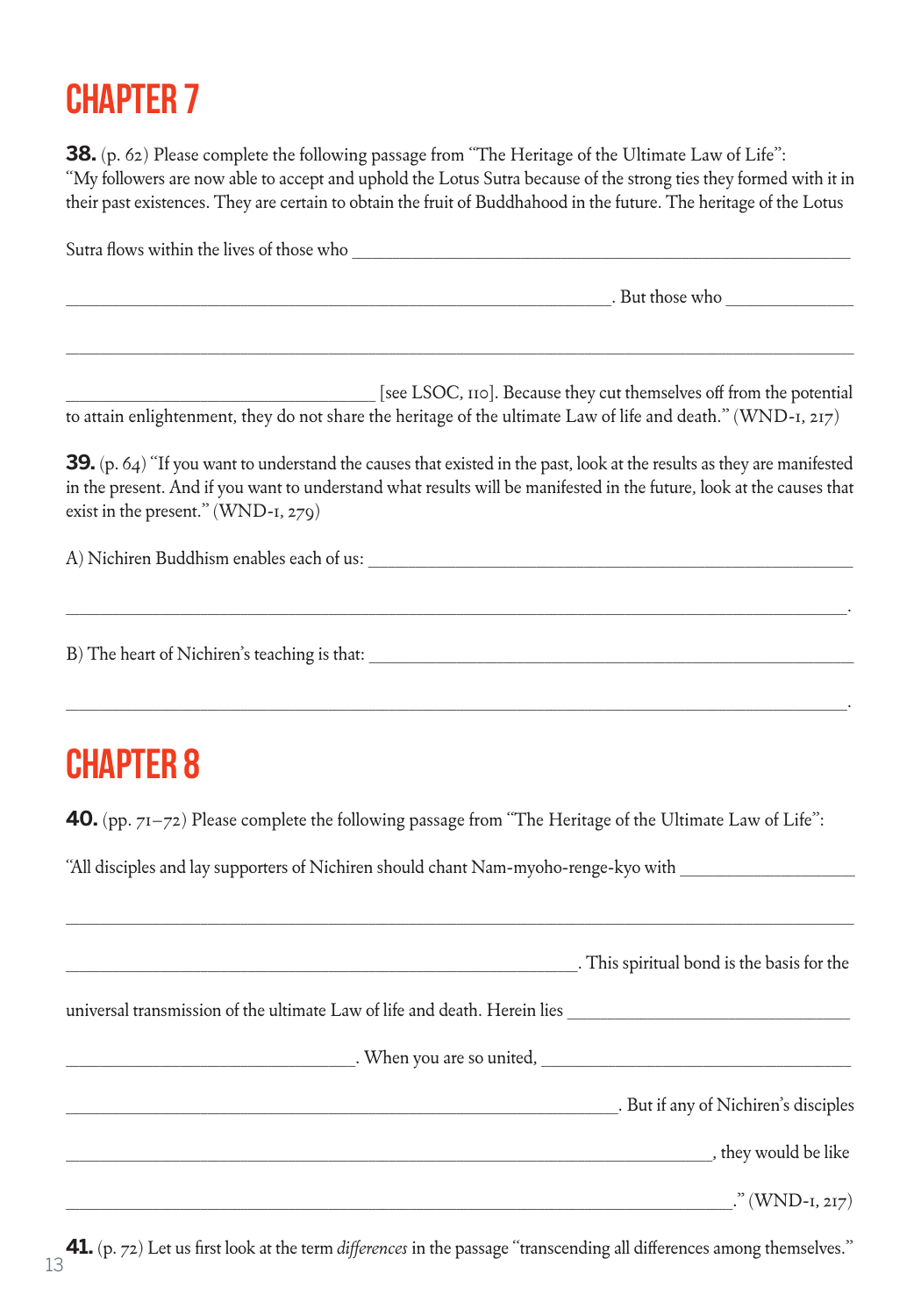What Nichiren Daishonin specifically means here are feelings of antagonism, discrimination and selfishness that

| <b>42.</b> (pp. $75-76$ ) Under the section titled "The Meaning of 'One in Mind" Ikeda Sensei affirms the meaning of<br>several points regarding the concept of "one in mind," or unity of purpose, which is the key to victory. |  |  |
|----------------------------------------------------------------------------------------------------------------------------------------------------------------------------------------------------------------------------------|--|--|
|                                                                                                                                                                                                                                  |  |  |
| B) "One in mind" also means the spirit to:                                                                                                                                                                                       |  |  |
| C) Next is the point that this oneness of mind, or unity of purpose, must be:                                                                                                                                                    |  |  |
|                                                                                                                                                                                                                                  |  |  |
| <b>CHAPTER 9</b>                                                                                                                                                                                                                 |  |  |
| 43. (p. 81) Please complete the following passage from "The Heritage of the Ultimate Law of Life":                                                                                                                               |  |  |
| that have destined you to                                                                                                                                                                                                        |  |  |
| Example 2013 . Shakyamuni and Many Treasures . Shakyamuni and Many Treasures                                                                                                                                                     |  |  |
|                                                                                                                                                                                                                                  |  |  |
| $\angle$ (LSOC, 178), cannot be false in any way." (WND-1, 217)                                                                                                                                                                  |  |  |
| 44. $(p. 82)$<br>A) When considering Nichiren Daishonin's wish to enable all people to share the heritage for attaining Buddha-                                                                                                  |  |  |
| hood, the most crucial point is that the heritage of Buddhism is: __________________________________                                                                                                                             |  |  |
| B) This:<br>is so                                                                                                                                                                                                                |  |  |
|                                                                                                                                                                                                                                  |  |  |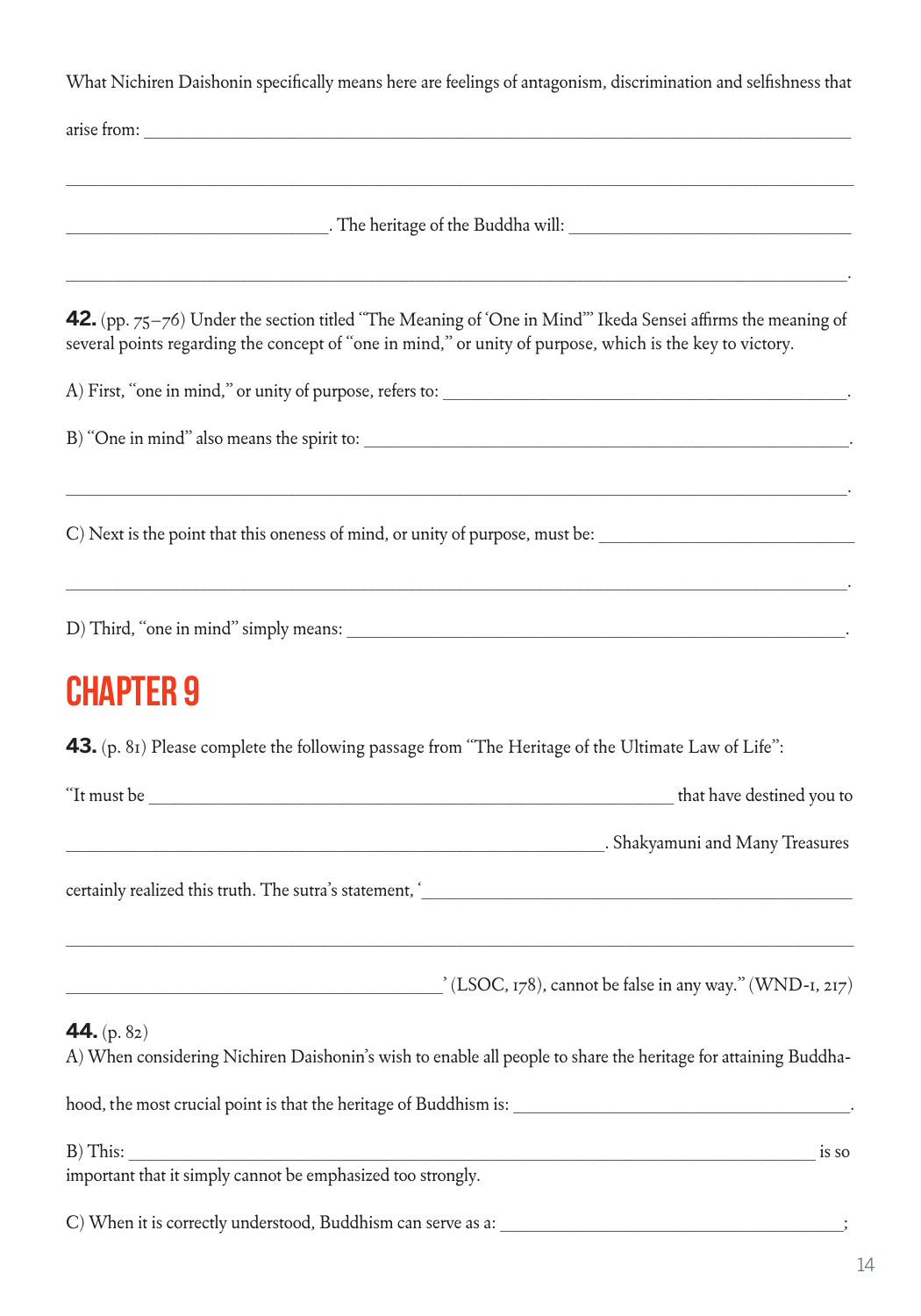**45.** (pp. 90–91) In the Buddhist teaching of the Lotus Sutra, the teacher Shakyamuni Buddha, based on his awakening to the Law, strove together with his disciples to enable them to achieve their highest potential as human beings. This Law was none other than the Mystic Law, which the Buddha's disciples could not perceive on their own. Their awareness was clouded by fundamental darkness, and they had no conception of the Law. Therefore, even if they were given theoretical explanations of the Law or told to practice to overcome sufferings, the life state of Buddhahood could not be conveyed to them through such words alone. A) Rather, it was through:

 $\_$  ,  $\_$  ,  $\_$  ,  $\_$  ,  $\_$  ,  $\_$  ,  $\_$  ,  $\_$  ,  $\_$  ,  $\_$  ,  $\_$  ,  $\_$  ,  $\_$  ,  $\_$  ,  $\_$  ,  $\_$  ,  $\_$  ,  $\_$  ,  $\_$  ,  $\_$  ,  $\_$  ,  $\_$  ,  $\_$  ,  $\_$  ,  $\_$  ,  $\_$  ,  $\_$  ,  $\_$  ,  $\_$  ,  $\_$  ,  $\_$  ,  $\_$  ,  $\_$  ,  $\_$  ,  $\_$  ,  $\_$  ,  $\_$  ,

\_\_\_\_\_\_\_\_\_\_\_\_\_\_\_\_\_\_\_\_\_\_\_\_\_\_\_\_\_\_\_\_\_\_\_\_\_\_\_\_\_\_\_\_\_\_\_\_\_\_\_\_\_\_\_\_\_\_\_\_\_\_\_\_\_\_\_\_\_\_\_\_\_\_\_\_\_\_\_\_\_\_\_\_\_\_\_\_\_\_\_\_\_\_\_\_\_\_\_\_\_\_\_\_\_\_\_\_\_\_\_\_\_\_\_\_.

\_\_\_\_\_\_\_\_\_\_\_\_\_\_\_\_\_\_\_\_\_\_\_\_\_\_\_\_\_\_\_\_\_\_\_\_\_\_\_\_\_\_\_\_\_\_\_\_\_\_\_\_\_\_\_\_\_\_\_\_\_\_\_\_. This is how the Law was communicated to them.

B) And this is why the mentor-disciple relationship holds so much importance in Buddhism. The Law is:

\_\_\_\_\_\_\_\_\_\_\_\_\_\_\_\_\_\_\_\_\_\_\_\_\_\_\_\_\_\_\_\_\_\_\_\_\_\_\_\_\_\_\_\_\_\_\_\_\_\_\_\_\_\_\_\_\_\_\_\_\_\_\_\_\_\_\_\_\_\_\_\_\_\_\_\_\_\_\_\_\_\_\_\_\_\_\_\_\_\_\_\_\_\_\_\_\_\_\_\_\_\_\_\_\_\_\_\_\_\_\_\_\_\_\_\_.

Based on this Law,

#### Chapter 10

**46.** (p. 98) The true reason for the transmission of the heritage of the ultimate Law of life and death is to enable all people to attain Buddhahood.

\_\_\_\_\_\_\_\_\_\_\_\_\_\_\_\_\_\_\_\_\_\_\_\_\_\_\_\_\_\_\_\_\_\_\_\_\_\_\_\_\_\_\_\_\_\_\_\_\_\_\_\_\_\_\_\_\_\_\_\_\_\_\_\_\_\_\_\_\_\_\_\_\_\_\_\_\_\_\_\_\_\_\_\_\_\_\_\_\_\_\_\_\_\_\_\_\_\_\_\_\_\_\_\_\_\_\_\_\_\_\_\_.

\_\_\_\_\_\_\_\_\_\_\_\_\_\_\_\_\_\_\_\_\_\_\_\_\_\_\_\_\_\_\_\_\_\_\_\_\_\_\_\_\_\_\_\_\_\_\_\_\_\_\_\_\_\_\_\_\_\_\_\_\_\_\_\_\_\_\_\_\_\_\_\_\_\_\_\_\_\_\_\_\_\_\_\_\_\_\_\_\_\_\_\_\_\_\_\_\_\_\_\_\_\_\_\_\_\_\_\_\_\_\_\_\_

\_\_\_\_\_\_\_\_\_\_\_\_\_\_\_\_\_\_\_\_\_\_\_\_\_\_\_\_\_\_\_\_\_\_\_\_\_\_\_\_\_\_\_\_\_\_\_\_\_\_\_\_\_\_\_\_\_\_\_\_\_\_\_\_\_\_\_\_\_\_\_\_\_\_\_\_\_\_\_\_\_\_\_\_\_\_\_\_\_\_\_\_\_\_\_\_\_\_\_\_\_\_\_\_\_\_\_\_\_\_\_\_\_

A) If someone misses this key point, then however much they might read the Lotus Sutra:

B) Therefore, only when one has a:

—can one be said to have truly internalized the teachings of the Lotus Sutra.

**47.** (p. 106) No matter what karma others may be struggling with, one can only really lead them to enlightenment by awakening them to the fact that the power to break through that karma already exists within their lives. Only Bodhisattvas of the Earth possessing the essential or original Law are able to bring about this awakening.

\_\_\_\_\_\_\_\_\_\_\_\_\_\_\_\_\_\_\_\_\_\_\_\_\_\_\_\_\_\_\_\_\_\_\_\_\_\_\_\_\_\_\_\_\_\_\_\_\_\_\_\_\_\_\_\_\_\_\_\_\_\_\_\_\_\_\_\_\_\_\_\_\_\_\_\_\_\_\_\_\_\_\_\_\_\_\_\_\_\_\_\_\_\_\_\_\_\_\_\_\_\_\_\_\_\_\_\_\_\_\_\_.

A) In the Latter Day of the Law, there is:

B) People can only become aware of the infinite power existing within their own lives by: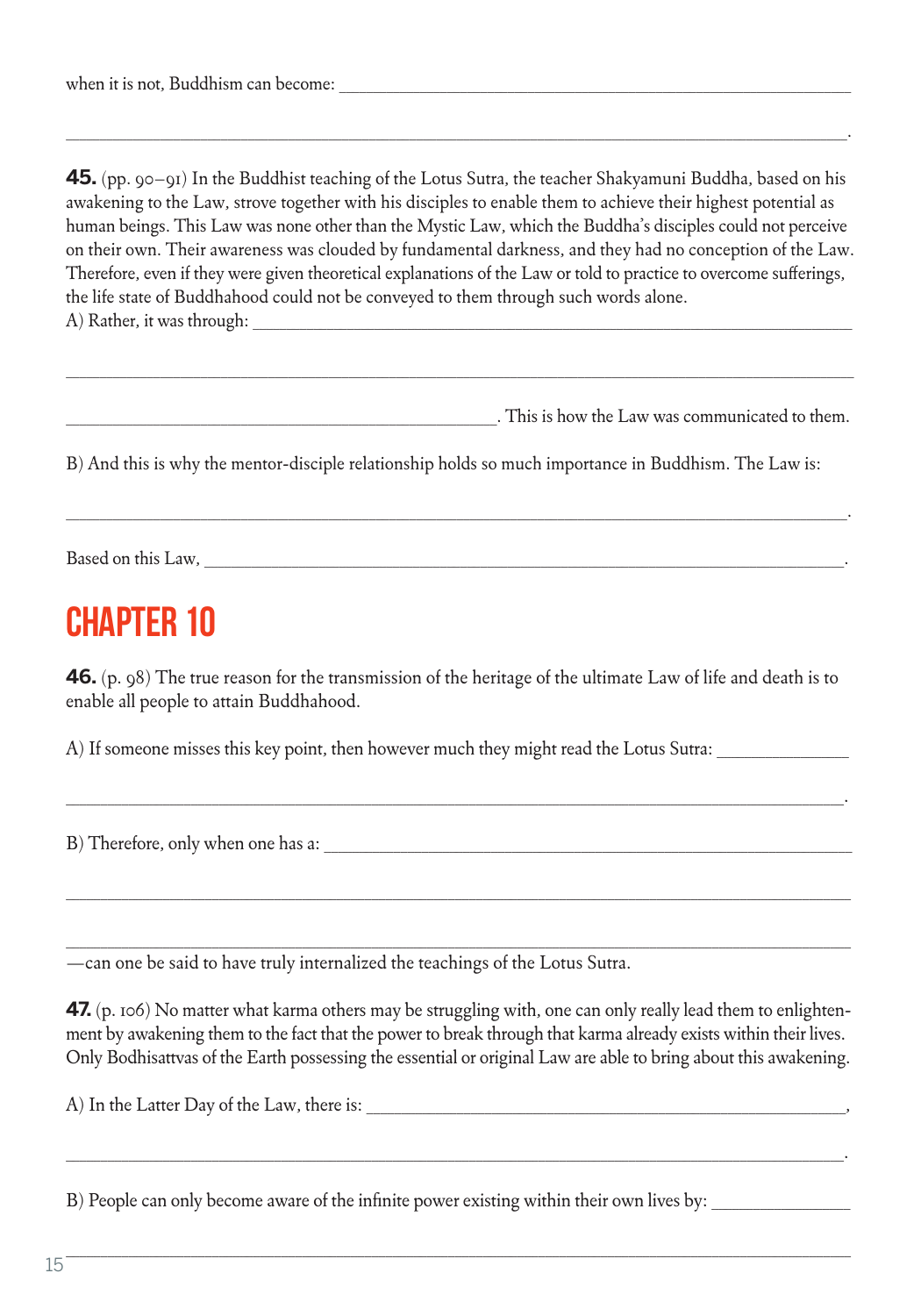**48.** (p. 107) A) Bodhisattvas of the Earth are:  $\Box$ 

B) In fact, our global network of Bodhisattvas of the Earth is today: \_\_\_\_\_\_\_\_\_\_\_\_\_\_\_\_\_\_\_\_\_\_\_\_\_\_\_\_\_\_\_\_\_\_\_\_\_\_\_\_\_\_

C) All people are equal, and everyone is worthy of respect. When we:

## Chapter 11

**49.** (p. 112) Please complete the following passage from "The Heritage of the Ultimate Law of Life":

The Lotus Sutra says that **The Lotus Sutra says that**  The Latter Day of the Law, to propagate this teaching, but has this happened? Whether or not Bodhisattva Superior Practices has

\_\_\_\_\_\_\_\_\_\_\_\_\_\_\_\_\_\_\_\_\_\_\_\_\_\_\_\_\_\_\_\_\_\_\_\_\_\_\_\_\_\_\_\_\_\_\_\_\_\_\_\_\_\_\_\_\_\_\_\_\_\_\_\_\_\_\_\_\_\_\_\_\_\_\_\_\_\_\_\_\_\_\_\_\_\_\_\_\_\_\_\_\_\_\_\_\_\_\_\_\_\_\_\_\_\_\_\_\_\_\_\_.

\_\_\_\_\_\_\_\_\_\_\_\_\_\_\_\_\_\_\_\_\_\_\_\_\_\_\_\_\_\_\_\_\_\_\_\_\_\_\_\_\_\_\_\_\_\_\_\_\_\_\_\_\_\_\_\_\_\_\_\_\_\_\_\_\_\_\_\_\_\_\_\_\_\_\_\_\_\_\_\_\_\_\_\_\_\_\_\_\_\_\_\_\_\_\_\_\_\_\_\_\_\_\_\_\_\_\_\_\_\_\_\_.

\_\_\_\_\_\_\_\_\_\_\_\_\_\_\_\_\_\_\_\_\_\_\_\_\_\_\_\_\_\_\_\_\_\_\_\_\_\_\_\_\_\_\_\_\_\_\_\_\_\_\_\_\_\_\_\_\_\_\_\_\_\_\_\_\_\_\_\_\_\_\_\_\_\_\_\_\_\_\_\_\_\_\_\_\_\_\_\_\_\_\_\_\_\_\_\_\_\_\_\_\_\_\_\_\_\_\_\_\_\_\_\_.

\_\_\_\_\_\_\_\_\_\_\_\_\_\_\_\_\_\_\_\_\_\_\_\_\_\_\_\_\_\_\_\_\_\_\_\_\_\_\_\_\_\_\_\_\_\_\_\_\_\_\_\_\_\_\_\_\_\_\_\_\_\_\_\_\_\_\_\_\_\_\_\_\_\_\_\_\_\_\_\_\_\_\_\_\_\_\_\_\_\_\_\_\_\_\_\_\_\_\_\_\_\_\_\_\_\_\_\_\_\_\_\_.

appeared in this world, has already made a start in propagating this teaching"(WND-1, 218).

A) Here, Nichiren is effectively affirming that: who vowed to appear in the Latter Day of the Law.

B) Therefore, the heritage of the ultimate Law of life and death flows in the lives of those: \_\_\_\_\_\_\_\_\_\_\_\_\_\_\_\_\_\_\_\_\_\_\_\_

\_\_\_\_\_\_\_\_\_\_\_\_\_\_\_\_\_\_\_\_\_\_\_\_\_\_\_\_\_\_\_\_\_\_\_\_\_\_\_\_\_\_\_\_\_\_\_\_\_\_\_\_\_\_\_\_\_\_\_\_\_\_\_\_\_\_\_\_\_\_\_\_\_\_\_\_\_\_\_\_\_\_\_\_\_\_\_\_\_\_\_\_\_\_\_\_\_\_\_\_\_\_\_\_\_\_ as he has.

**50.** (pp. 113–14) Let us look briefly at the meaning of true cause and true effect. In the "Life Span" chapter of the Lotus Sutra, Shakyamuni reveals that he has "in fact attained Buddhahood" in the remote past.

| A) True cause refers to the:                                                                            | , while |
|---------------------------------------------------------------------------------------------------------|---------|
| true effect refers to the:                                                                              |         |
| B) The Buddha and the teachings of true effect expound a supreme state of existence that, in a sense:   |         |
| . Because this is beyond ordinary comprehension, the Buddha and                                         |         |
| the teachings of true effect ultimately have:                                                           |         |
| C) In contrast, the designation of "true cause" refers to the Buddha and the teachings that reveal the: |         |
| Since the:                                                                                              |         |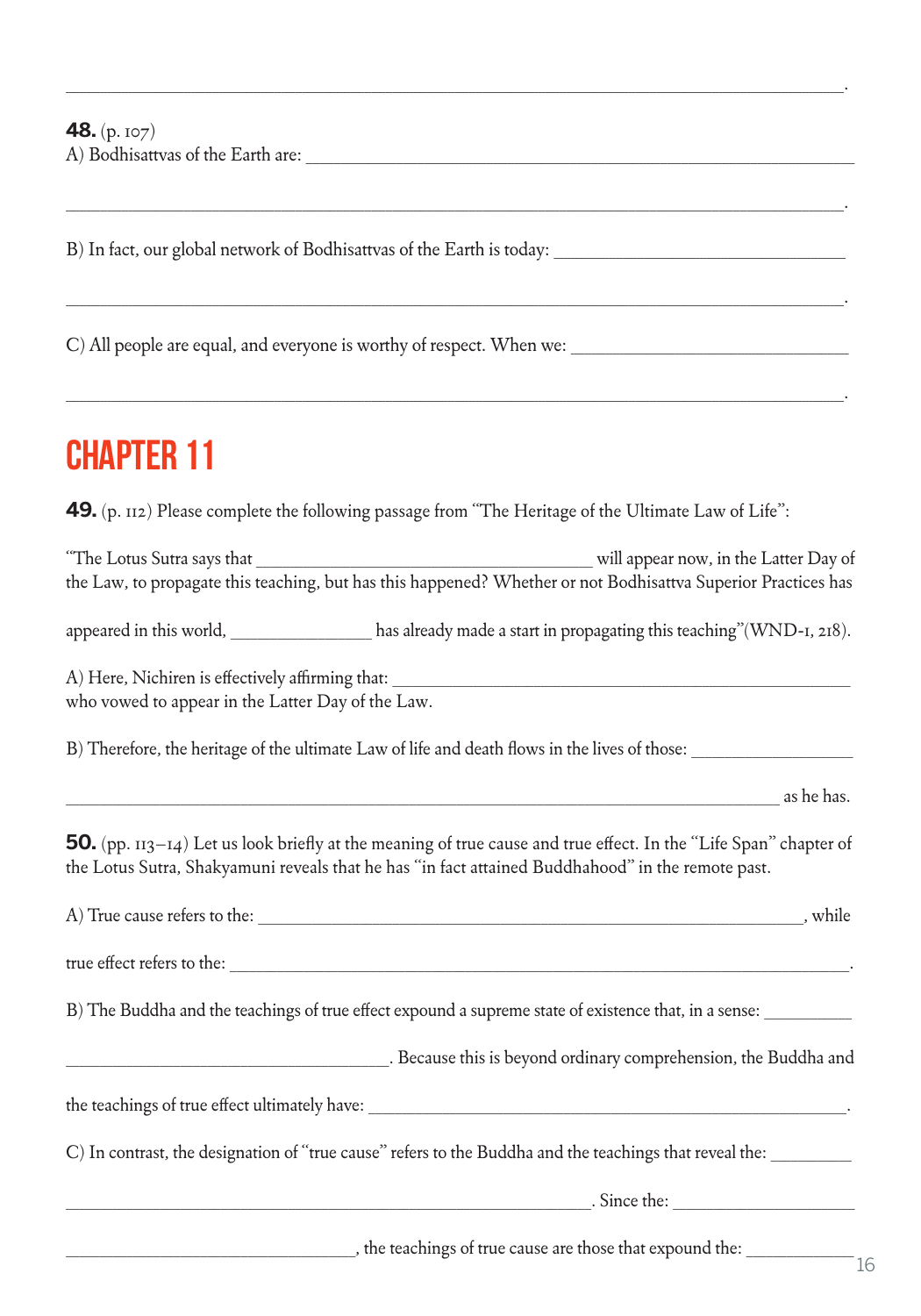He proved the power of the Buddhist Law through: \_\_\_\_\_\_\_\_\_\_\_\_\_\_\_\_\_\_\_\_\_\_\_\_\_\_\_\_\_\_\_

#### **CHAPTER 12**

**52.** (p. 127) Please complete the following passage from "The Heritage of the Ultimate Law of Life":

"Be resolved to summon forth the great power of faith, and chant Nam-myoho-renge-kyo with the prayer that

\_\_\_\_\_\_\_\_\_\_\_\_\_\_\_\_\_\_\_\_\_\_\_\_\_\_\_\_\_\_\_\_\_\_\_\_\_\_\_\_\_\_\_\_\_\_\_\_\_\_\_\_\_\_\_\_\_\_\_\_\_\_\_\_\_\_\_\_\_\_\_\_\_\_\_\_\_\_\_\_\_\_\_\_\_\_\_\_\_\_\_\_\_\_\_\_\_\_\_\_\_\_\_\_\_\_\_\_\_\_\_\_\_\_\_\_.

\_\_\_\_\_\_\_\_\_\_\_\_\_\_\_\_\_\_\_\_\_\_\_\_\_\_\_\_\_\_\_\_\_\_\_\_\_\_\_\_\_\_\_\_\_\_\_\_\_\_\_\_\_\_\_\_\_\_\_\_\_\_\_\_\_\_\_\_\_\_\_\_\_\_\_\_\_\_\_\_\_\_\_\_\_\_\_\_\_\_\_\_\_\_\_\_\_\_\_\_\_\_\_\_\_\_\_\_\_\_\_\_\_\_\_\_.

\_\_\_\_\_\_\_\_\_\_\_\_\_\_\_\_\_\_\_\_\_\_\_\_\_\_\_\_\_\_\_\_\_\_\_\_\_\_\_\_\_\_\_\_\_\_\_\_\_\_\_\_\_\_\_\_\_\_\_\_\_\_\_\_\_\_\_\_\_\_\_\_\_\_\_\_\_\_\_\_\_\_\_\_\_\_\_\_\_\_\_\_\_\_\_\_\_\_\_\_\_\_\_\_\_\_\_\_\_\_\_\_\_\_\_\_.

| your faith will be                                                                                                     | . Never seek any                                                                                             |
|------------------------------------------------------------------------------------------------------------------------|--------------------------------------------------------------------------------------------------------------|
| other way to inherit the ultimate Law of life and death, and manifest it in your life. Only then will you realize that |                                                                                                              |
|                                                                                                                        | and that the sufferings of birth and death are nirvana. Even                                                 |
|                                                                                                                        |                                                                                                              |
| 53. $(p. 131)$                                                                                                         | A) The concepts "earthly desires are enlightenment" and "the sufferings of birth and death are nirvana" both |
|                                                                                                                        |                                                                                                              |
|                                                                                                                        | B) "Earthly desires are enlightenment" means that:                                                           |
| C) "The sufferings of birth and death are nirvana" means that:                                                         |                                                                                                              |

**54.** (p. 137) To be truly oneself means to continually polish and develop our lives just as we are, without trying to become someone we are not.

\_\_\_\_\_\_\_\_\_\_\_\_\_\_\_\_\_\_\_\_\_\_\_\_\_\_\_\_\_\_\_\_\_\_\_\_\_\_\_\_\_\_\_\_\_\_\_\_\_\_\_\_\_\_\_\_\_\_\_\_\_\_\_\_\_\_\_\_\_\_\_\_\_\_\_\_\_\_\_\_\_\_\_\_\_\_\_\_\_\_\_\_\_\_\_\_\_\_\_\_\_\_\_\_\_\_\_\_\_\_\_\_\_\_\_\_.

\_\_\_\_\_\_\_\_\_\_\_\_\_\_\_\_\_\_\_\_\_\_\_\_\_\_\_\_\_\_\_\_\_\_\_\_\_\_\_\_\_\_\_\_\_\_\_\_\_\_\_\_\_\_\_\_\_\_\_\_\_\_\_\_\_\_\_\_\_\_\_\_\_\_\_\_\_\_\_\_\_\_\_\_\_\_\_\_\_\_\_\_\_\_\_\_\_\_\_\_\_\_\_\_\_\_\_\_\_\_\_\_\_\_\_\_.

\_\_\_\_\_\_\_\_\_\_\_\_\_\_\_\_\_\_\_\_\_\_\_\_\_\_\_\_\_\_\_\_\_\_\_\_\_\_\_\_\_\_\_\_\_\_\_\_\_\_\_\_\_\_\_\_\_\_\_\_\_\_\_\_\_\_\_\_\_\_\_\_\_\_\_\_\_\_\_\_\_\_\_\_\_\_\_\_\_\_\_\_\_\_\_\_\_\_\_\_\_\_\_\_\_\_\_\_\_\_\_\_\_\_\_\_.

A) In other words, it means that the essence of achieving human revolution is:

B) That is, the principles of "earthly desires are enlightenment" and "the sufferings of birth and death are

nirvana" are: \_\_\_\_\_\_\_\_\_\_\_\_\_\_\_\_\_\_\_\_\_\_\_\_\_\_\_\_\_\_\_\_\_\_\_\_\_\_\_\_\_\_\_\_\_\_\_\_\_\_\_\_\_\_\_\_\_\_\_\_\_\_\_\_\_\_\_\_\_\_\_\_\_\_\_\_\_\_\_\_\_\_\_\_\_\_\_\_\_\_\_\_\_\_\_\_\_\_\_\_\_\_\_